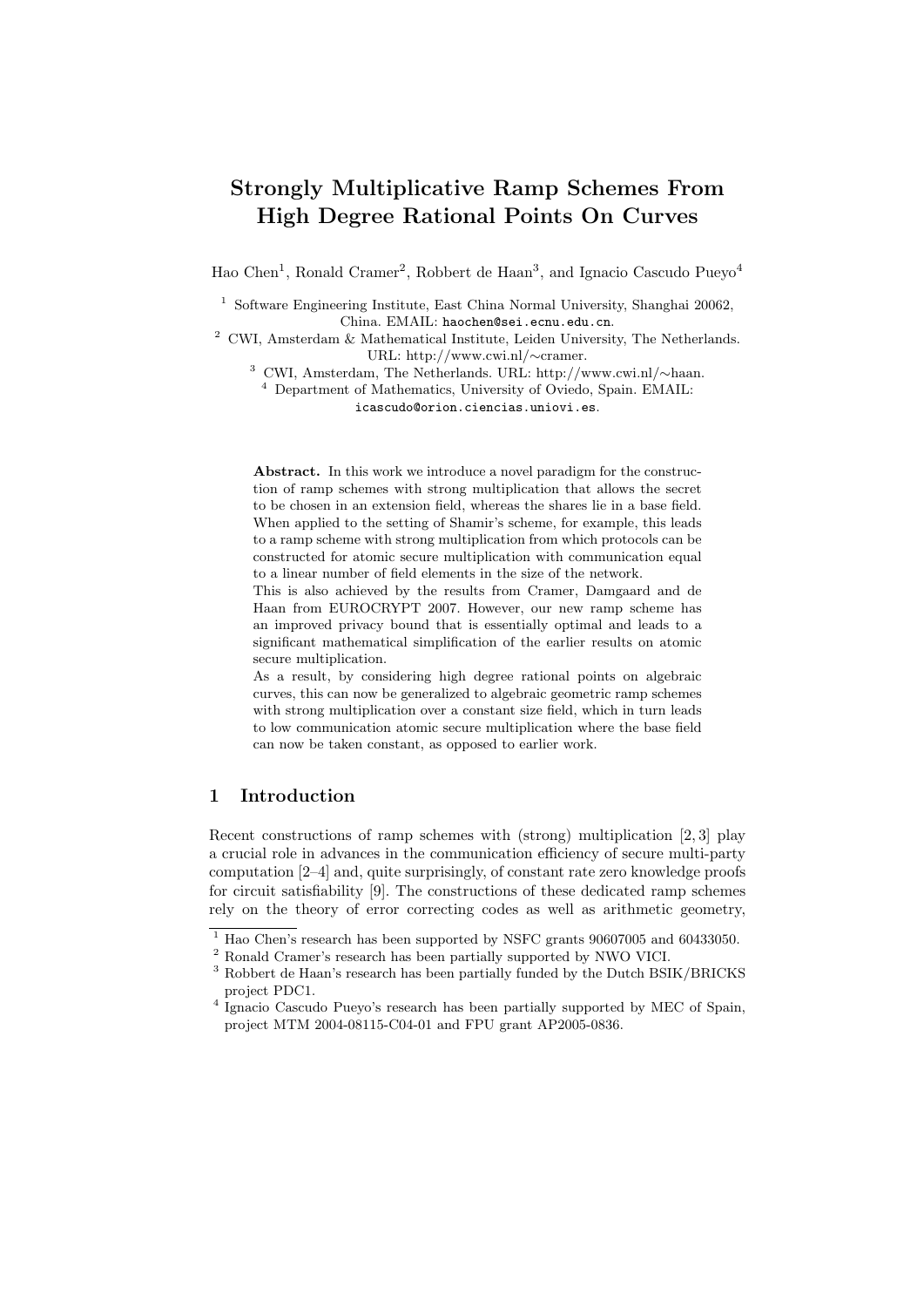and allow for the field of definition to be fixed, while offering almost optimal corruption tolerance. This is to be contrasted with Shamir's scheme, where the field size is linear in the size of the network.

In this work we introduce a novel paradigm for the construction of ramp schemes with strong multiplication [5] that allows the secret to be chosen in an extension field, whereas the shares lie in a base field. Our paradigm is based on selection of certain suitable rational subcodes of error correcting codes defined over extension fields.

Applied to the setting of Shamir's scheme, for example, this comes down to choosing random polynomials f subject to the constraints that  $f(0)$  is equal to the secret s lying in an extension field L, while the shares  $f(P)$  lie in a subfield K. In particular, this appears to be a novel way of turning Shamir's scheme into a ramp scheme with strong multiplication. When applied to the setting of Shamir's scheme, for example, this leads to a ramp scheme with strong multiplication from which protocols can be constructed for atomic secure multiplication with communication equal to a linear number of field elements in the size of the network. This is also achieved by the results from Cramer, Damgaard and de Haan from EUROCRYPT 2007. However, our new ramp scheme has an improved privacy bound (an additive factor linear in the degree of the field extension) that is essentially optimal and it leads to a significant mathematical simplification of the earlier results on atomic secret multiplication.

As a result, by considering high degree rational points on algebraic curves, this can now be generalized to algebraic geometric ramp schemes with strong multiplication over a constant size field, which in turn leads to low communication atomic secure multiplication where the base field can now be taken constant, as opposed to earlier work. This introduces a second scheme with strong multiplication over a constant-sized field, where the previous known such scheme due to Chen and Cramer [2] could be used to perform multiple multiplications in parallel at the cost of one.

For both these algebraic geometric schemes we additionally propose new general zero-error multiparty computation protocols secure against a malicious adversary, with corruption tolerance  $t = \Omega(n)$ , and where each multiplication in the protocol requires communication of  $O(n^3)$  base field elements to perform a multiplication involving up to  $\Omega(n)$  base field elements. This matches the communication cost of the low-cost protocol for the special case presented in [4], but requires the use of more involved techniques due to the lack of structure in these general schemes.

### 2 Prior Work

We first formally define the concept of ramp scheme, which is essentially a nonperfect secret sharing scheme. Ramp schemes are useful because they can achieve a high information rate, i.e., the size of the shares can be much smaller than the size of the secret. We then proceed with a brief reiteration of two strongly multiplicative variants of such ramp schemes, which were presented in [7] and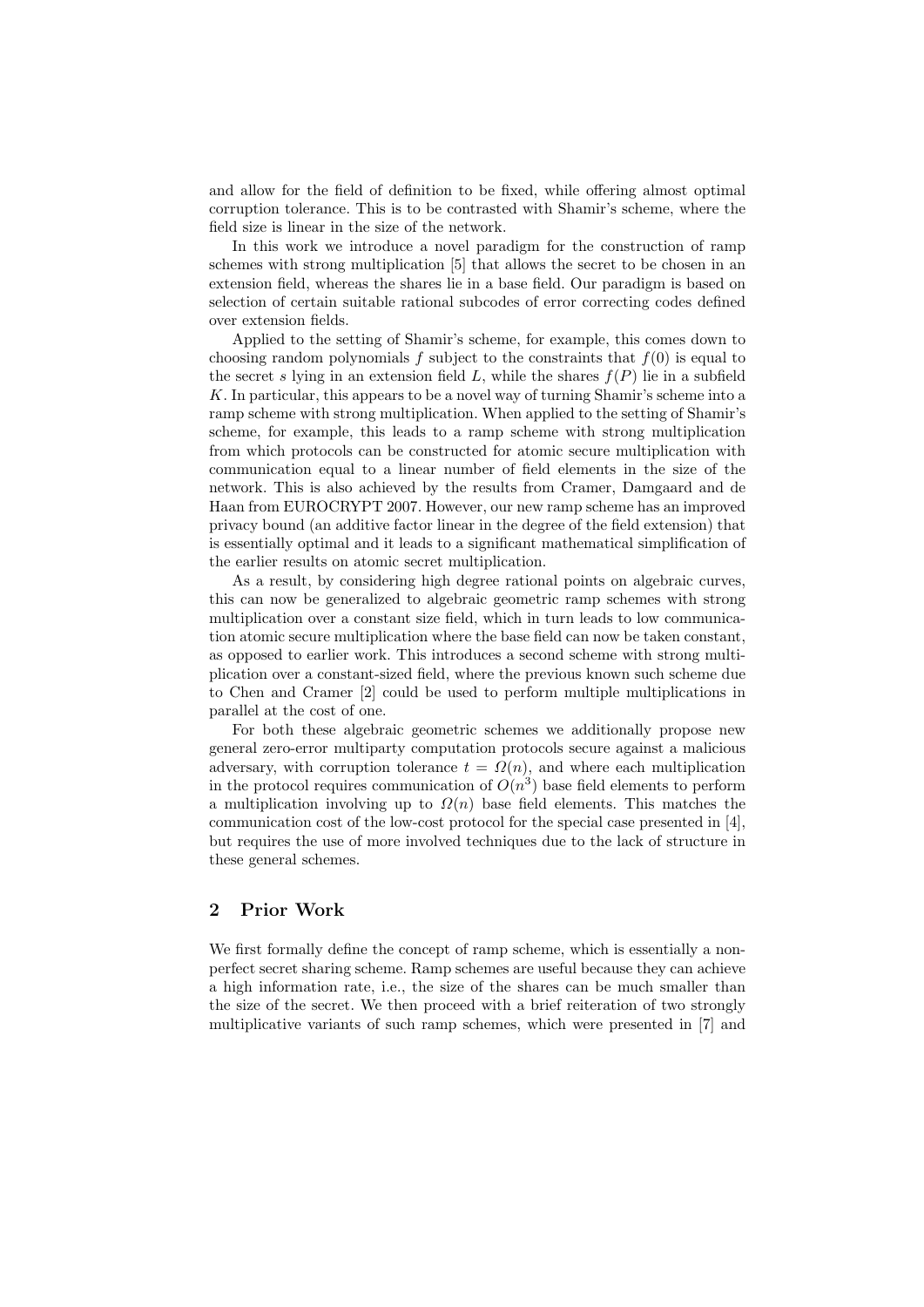[4]. Both of these ramp schemes are ideal and have a high information rate. In particular they involve secret vectors that consist of  $k$  field elements while producing shares that consist of a single field element.

#### 2.1 Ramp Schemes

Let  $\mathbb{P} = \{p_1, \ldots, p_n\}$  be a set of players and  $\mathcal A$  and  $\Gamma$  be two subsets of  $2^{\mathbb{P}}$  such that  $\Gamma \cap A = \emptyset$ . We define a ramp scheme over the field  $\mathbb{F}_q$  as follows.

Let a  $d \times e$  matrix M over  $\mathbb{F}_q$  and a mapping  $\phi : \{1, \ldots, d\} \to \{1, \ldots, n\}$  be given. Given a subset A of  $\mathbb P$  we denote by  $M_A$  the set of the rows  $M_j$  of M such that  $\phi(j) \in A$ .

DEFINITION 1 The matrix  $M$  defines a ramp scheme if the following two conditions hold:

- 1. For any  $A \in \mathcal{A}$ , and any k elements  $w_1, \ldots, w_k \in \mathbb{F}_q$ , there exists a vector  $v \in Ker M_A$  such that its first k coordinates are  $w_1, \ldots, w_k$ .
- 2. For any  $B \in \Gamma$ , the i<sup>th</sup> unit vector  $\epsilon_i \in \mathbb{F}_q^e$  is in the image of  $M_B^T$  for all  $i \in \{1, \ldots, k\}.$

We say that  $A$  and  $\Gamma$  are the adversary structure and access structure of the scheme, respectively.

To share a secret vector  $(s_1, \ldots, s_k)$  with the scheme above, a dealer chooses a random vector  $v \in \mathbb{F}_q^e$  such that its first k coordinates are  $(s_1, \ldots, s_k)$  and sends to player  $p_i$  the elements  $M_i v$  for which  $\phi(i) = j$ . Condition 1 implies that any set of players in the adversary structure can get no information about the secrets, while condition 2 ensures that any set of players in the access structure can reconstruct the secret vector using their shares. Note that the definition in [4] specifies a special case of this definition, where the access and adversary structure are defined by two (different) thresholds.

In the following, let  $\odot : \mathbb{F}_q^k \times \mathbb{F}_q^k \to \mathbb{F}_q^k$  be a symmetric non-degenerate bilinear map. We define multiplication of secret shared vectors  $s, t \in \mathbb{F}_q^k$  to be via this map, which we denote by  $s \odot t$ .

DEFINITION 2 A ramp scheme is multiplicative if for any  $i \in \{1, \ldots, k\}$ , there exist  $\lambda_1^{(i)}, \ldots, \lambda_d^{(i)} \in \mathbb{F}_q$  such that for any two secret vectors **s** and **t** with sets of shares  $(a_1, \ldots, a_d)$  and  $(b_1, \ldots, b_d)$ , we have that  $(s \odot t)_i = \sum_{j=1}^d \lambda_j^{(i)} a_j b_j$ .

DEFINITION  $3$  A ramp scheme is strongly multiplicative if it is multiplicative on any subset of players for which the complement is in the adversary structure. In other words, given any  $A \in \mathcal{A}$ , for any  $i \in \{1, ..., k\}$  and any j so that  $\phi(j) \in \overline{A}$ there exists a  $\lambda_j^{(i)}$  in  $\mathbb{F}_q$  such that for every two secret vectors  $\bm{s}$  and  $\bm{t}$  with sets of shares  $(a_1, \ldots, a_d)$  and  $(b_1, \ldots, b_d)$ , we have that  $(s \odot t)_i = \sum_{j : \phi(j) \in \bar{A}} \lambda_j^{(i)} a_j b_j$ .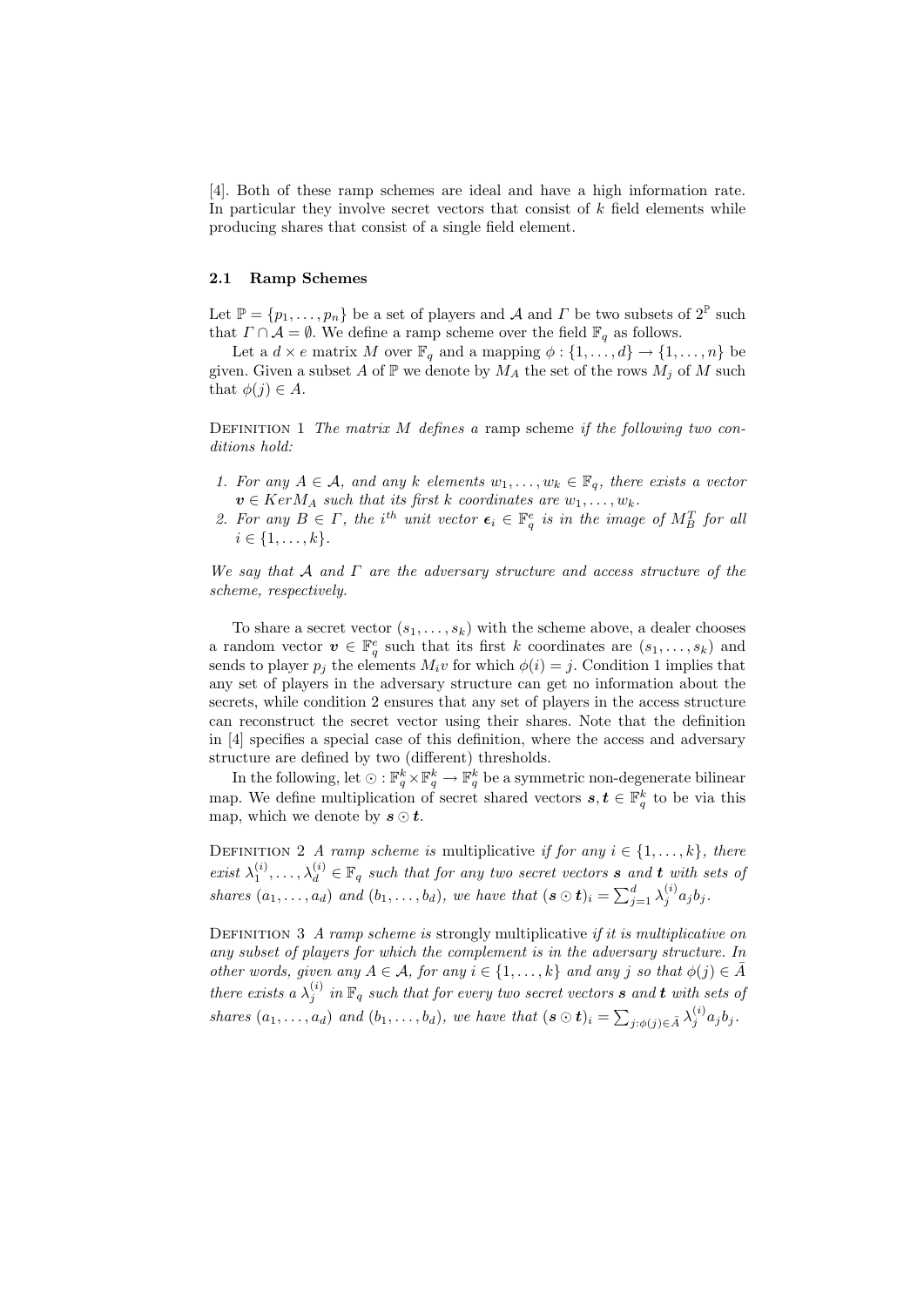#### 2.2 Parallel Secure Computation

The first ramp scheme we discuss is due to Franklin and Yung [7]. It has the advantage that, at the price of an additive factor  $k$  in the corruption tolerance, we can perform multiplication for  $k$  elements in parallel at the cost of a single multiplication.

The ramp scheme works as follows. Let t and k be such that  $t + k - 1 < n/2$ and assume that the finite field  $\mathbb{F}_q$  is such that  $|\mathbb{F}_q| \geq n+k$ . Let the sets  ${x_1, \ldots, x_n}$  and  ${e_1, \ldots, e_k}$  be two disjoint sets of distinct elements from  $\mathbb{F}_q$ . Now for a vector  $a = (u_1, \ldots, u_k)$  of secret elements from  $\mathbb{F}_q$ , we select a random polynomial  $f(X) \in \mathbb{F}_q[X]$  of degree at most  $t + k - 1$  such that  $f(e_i) = u_i$  for  $j = 1, 2, \ldots, k$  and define the shares to be  $a_j = f(x_j)$  for  $j = 1, 2, \ldots, n$ .

Clearly,  $t + k$  shares or more jointly determine f and hence the secret vector a, so the access structure includes all player sets of size at least  $t + k$ . As to privacy, it is a straightforward consequence of Lagrange-interpolation that t or fewer shares jointly give no information on the secret vector, so the adversary structure includes all player sets of size at most  $t$ . We can sum these properties up by calling the resulting scheme a  $(t, t+k)$ -ramp scheme, with secrets of length k.

Assume that we additionally performed this sharing with a polynomial  $g(X)$ for a secret vector  $b = (v_1, \ldots, v_k)$ . Since for  $j = 1, 2, \ldots, k$  it holds that  $(fg)(e_i) = u_i v_i$  and furthermore  $(fg)(x_i) = f(x_i)g(x_i)$  for  $i = 1, 2, \ldots, n$ , it follows from Lagrange's interpolation theorem that the scheme is multiplicative. Therefore, we can use the generic method described in [4] to bootstrap a protocol for parallel multiplication from this scheme. For additional details, see [7] or [4].

#### 2.3 Extension Field Multiplication

The other relevant ramp scheme can be found in [4]. With this ramp scheme it is possible to perform multiplications in a finite field using only communication and operations over a subfield, reducing the communication cost of every single multiplication by a multiplicative factor. For the technique to be used it is required that the finite field has a sufficiently large extension degree  $k$  over a subfield. Furthermore, the corruption tolerance needs to be decreased by an additive factor 2k.

The scheme works as follows. Let t and k be such that  $t + 2k - 2 < n/2$ . A finite field  $\mathbb{F}_{q^k} = \mathbb{F}_q(\alpha)$  is selected such that  $|\mathbb{F}_q| > n$ . Let  $x_1, \ldots, x_n$  be distinct non-zero elements from  $\mathbb{F}_q$ , let  $a = u_0 + u_1 \alpha + \ldots + u_{k-1} \alpha^{k-1} \in \mathbb{F}_{q^k}$ be a secret element and define  $u(X) = u_0 + u_1X + \ldots + u_{k-1}X^{k-1} \in \mathbb{F}_q[X].$ Choose a random polynomial  $r(X) \in \mathbb{F}_q[X]$  of degree at most  $t-1$  and define  $f(X) = u(X) + r(X) \cdot X^{2k-1} \in \mathbb{F}_q[X].$ 

Clearly, since f has degree  $t+2k-2$ , it is clear that  $t+2k-1$  shares or more jointly determine f and hence the secret vector a. As to privacy, let  $u'(X) \in$  $\mathbb{F}_q[X]$  of degree at most  $k-1$  be arbitrary and let  $r'(X)$  be the polynomial that evaluates to  $r(x_i) + (u(x_i) - u'(x_i))/x_i^{2k-1}$  for t points  $x_i$ . Then the polynomial  $f'(X) = u'(X) + r'(X) \cdot X^{2k-1}$  is consistent with the evaluation of f in these t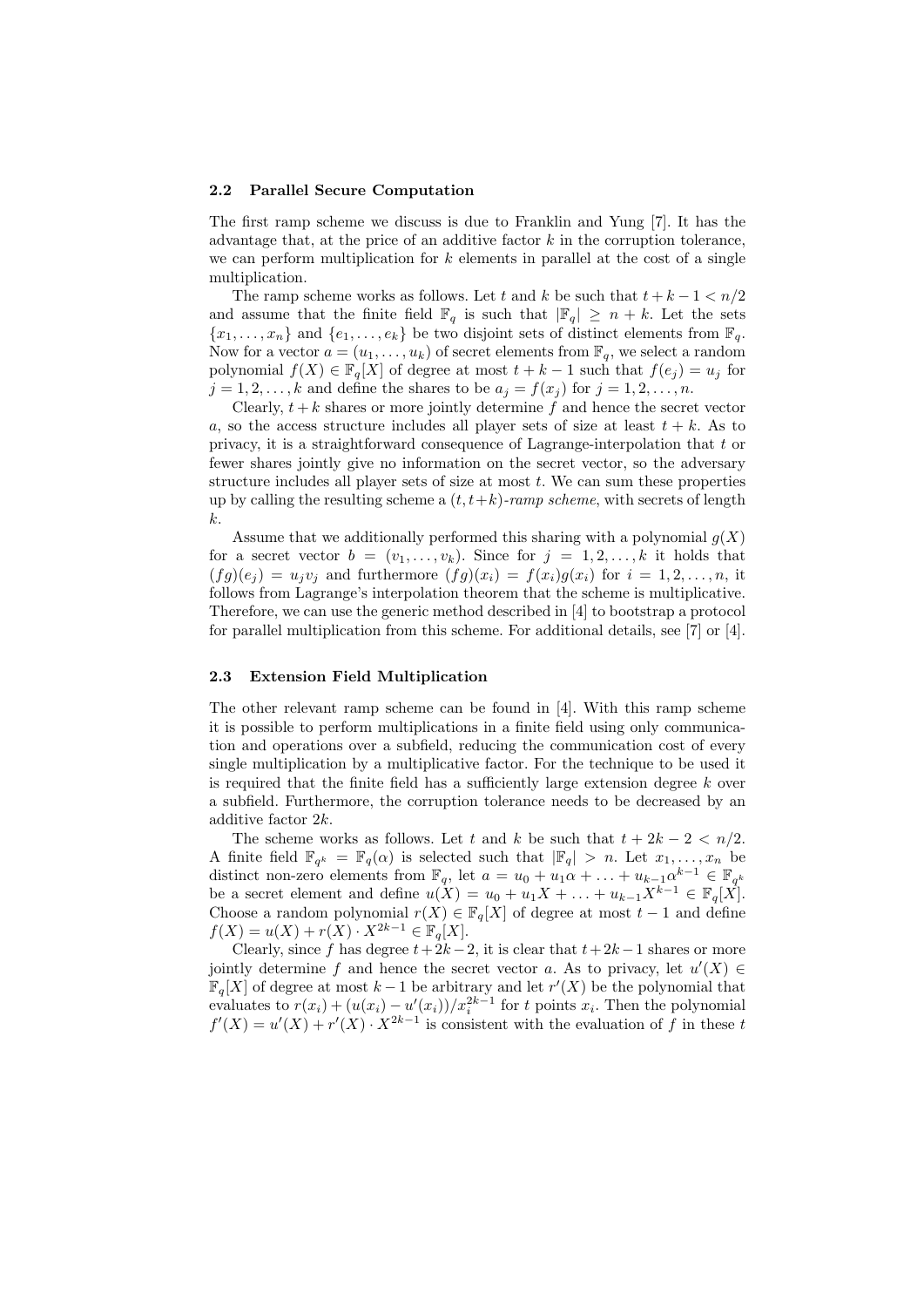points, but the secret corresponds with  $u'(X)$  here. So it is a  $(t, t+2k-1)$ -ramp scheme, with secrets of length  $k$ .

Now, when we multiply two such polynomials  $f(X) = u(X) + r(X) \cdot X^{2k-1}$ and  $g(X) = v(X) + r'(X) \cdot X^{2k-1}$ , the product polynomial fg has as its first 2k − 1 coefficients homogeneous sums  $s_k = \sum_{i+j=k} u_i v_j$  of coefficients in  $u(X)$ and  $v(X)$ . It is shown in [4] that this suffices for calculating the coefficients of the secret product in  $\mathbb{F}_{q^k}$  via linear functions on the local products of the shares. Therefore, this scheme is also multiplicative and can be used to perform the secure multiplication over  $\mathbb{F}_{q^k}$  using shares in  $\mathbb{F}_q$ . For additional details see [4].

Note that in order to share a secret of length  $k$ , the scheme introduces a gap between the privacy and reconstruction thresholds of size  $2k - 1$ , whereas the scheme due to Franklin and Yung only requires a gap of size  $k$ . In Section 3 we introduce an improved version of this scheme that matches the latter thresholds.

#### 3 An Initial Observation

A closer examination of the scheme in [4] shows that it uses a secret sharing polynomial that has a fixed  $k$ -size gap between the lower degree coefficients that relate to the secret and the higher degree coefficients that introduce randomness. In fact, this explains the disparity between the parameters of the schemes described in Sections 2.2 and 2.3.

The observation described in this section allows to remove this disparity and leads to a scheme with tight parameters that is additionally much easier to describe than the scheme from Section 2.3, while it achieves the same effect. Due to its more natural structure, it additionally generalizes over algebraic geometric curves as demonstrated in Section 4. This leads to low communication atomic secure multiplication protocols where the base field can now be taken constant as opposed to linear in the number of players as required by the approach in [4].

The proposed scheme is based on the following theorem, which generalizes Lagrange's interpolation theorem to a setting where the evaluation points are taken from different extension fields of a perfect base field K while the secret sharing polynomial is taken from  $K[X]$ . The idea is that the evaluation points get assigned different weights, depending on the extension degree of the smallest extension field of  $K$  in which they occur.

THEOREM 1 Let K be a perfect field, and let  $\overline{K}$  denote an algebraic closure of K. Fix distinct  $a_1, \ldots, a_l \in \overline{K}$  such that there is no pair  $a_i, a_j$   $(i \neq j)$  where  $a_j$  is a Galois-conjugate (over K) of  $a_i$ . For  $i = 1, \ldots, l$ , let  $n_i$  denote  $[K(a_i): K]$ , the degree of  $K(a_i)$  over K as a field extension, and let N denote  $\sum_{i=1}^{l} [K(a_i):K]$ . Then, for each  $b_1, \ldots, b_l$  with  $b_i \in K(a_i)$   $(i = 1, \ldots, l)$ , there exists a unique polynomial  $f(X) \in K[X]$  such that deg  $(f) \leq N$  and  $f(a_i) = b_i$ ,  $i = 1, \ldots, l$ .

PROOF. Let  $K[X]_{\leq N}$  denote the polynomials in  $K[X]$  of degree smaller than N. Consider the map

$$
\phi: K[X]_{< N} \longrightarrow \bigoplus_{i=1}^l K(a_i), f \mapsto (f(a_1), \dots, f(a_l)).
$$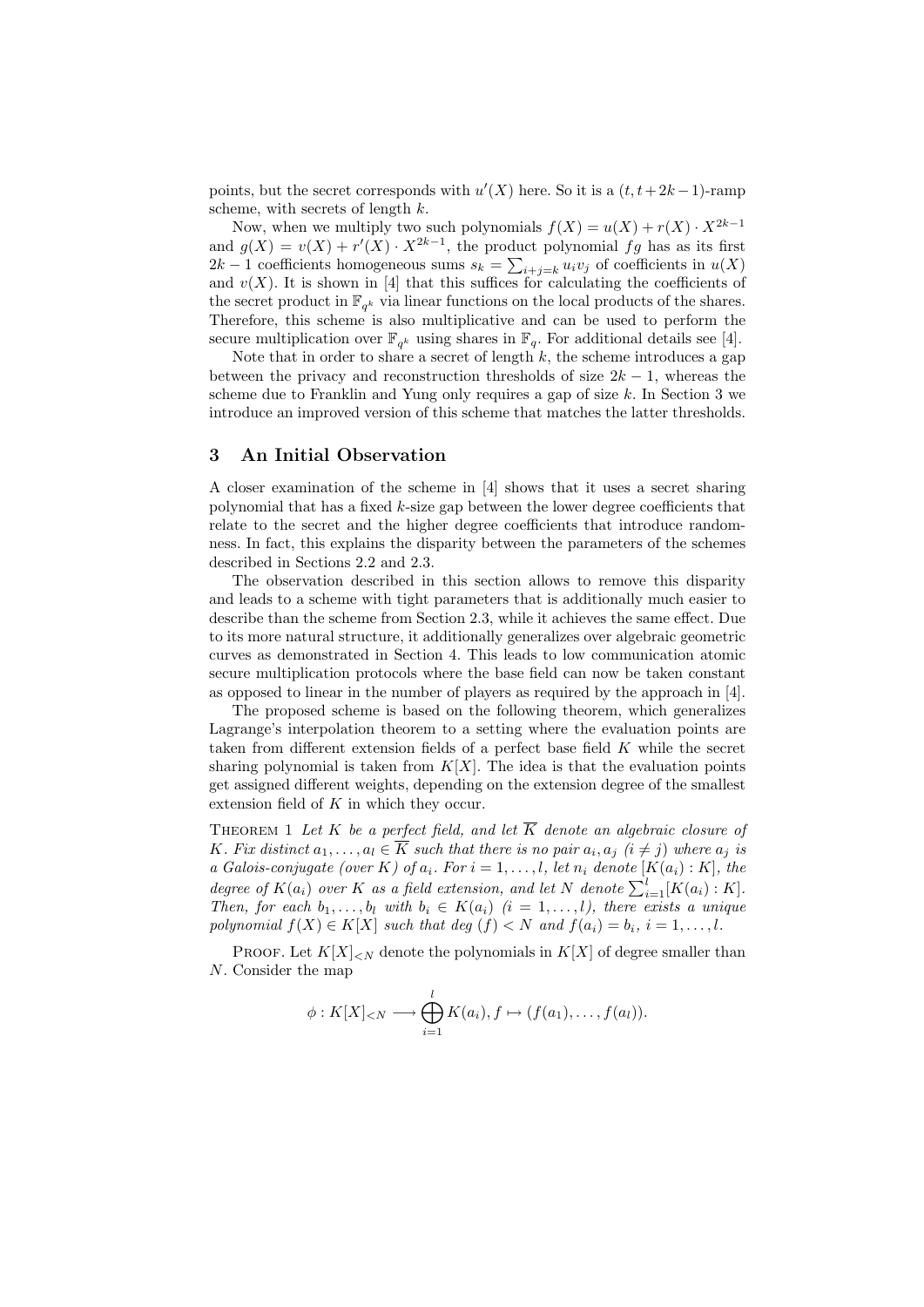We want to show that  $\phi$  is an isomorphism of K-vector spaces. Since the dimensions on both sides are equal, it is sufficient to argue that  $\phi$  is injective. Indeed, suppose g maps to 0. Then, for  $i = 1, \ldots, l$ ,  $g(a_i) = 0$ . Since  $g \in K[X]$ , g must be a multiple of the minimal polynomial h of  $a_i$  in  $K[x]$ . The Galois-conjugates of  $a_i$  are the roots of h and hence they are roots of q. Because the field is perfect,  $h$  is separable, i.e. all the roots of  $h$  are different, and the number of these roots is equal to  $n_i$ , so the number of conjugates of  $a_i$  is  $n_i$ . Note that  $a_i$  and  $a_j$  are not Galois conjugates for any *i*, *j* so *g* has at least  $\sum_{i=1}^{l} n_i = N$  zeroes in  $\overline{K}$ . Thus, viewing g as an element of  $\overline{K}[X]$ , we conclude that  $g \equiv 0$ .

The new scheme works as follows. Let t and k be such that  $t + k - 1 < n/2$ . A finite field  $\mathbb{F}_{q^k} = \mathbb{F}_q[\alpha]$  is selected such that  $|\mathbb{F}_q| \geq n$ . Let  $x_1, \ldots, x_n$  be distinct (not necessarily non-zero) elements from  $\mathbb{F}_q$  and select  $e \in \mathbb{F}_{q^k}$  such that  $[\mathbb{F}_q(e) : \mathbb{F}_q] = k$ . The secret sharing is now performed as follows. For a secret element  $a \in \mathbb{F}_{q^k}$ , we choose a random polynomial  $f(X) \in \mathbb{F}_q[X]$  of degree at most  $t+k-1$  such that  $f(e) = a$ . The shares are again  $f(x_1), f(x_2), \ldots, f(x_n)$ .

#### THEOREM 2 The previous scheme has  $(t + k)$ -reconstruction and t-privacy.

PROOF. Reconstruction: Given the value of f in  $t + k$  points  $x_{i_1}, \ldots, x_{i_{t+k}}$ , we can apply the previous theorem with  $l = t + k$ ,  $a_j = x_{i_j}$  (so  $n_j = 1$  and  $N = t + k$ , to see that these shares determine the polynomial and hence the secret.

Privacy: Given the value of f in t points  $x_{i_1}, \ldots, x_{i_t}$  take in the previous theorem  $l = t + 1$ ,  $a_j = x_{i_j}$  for  $j = 1, ..., l - 1$  and  $a_l = e$ . Then  $n_j = 1$ for  $j = 1, ..., l - 1$  and  $n_l = k$ , so  $N = t + k$ . The theorem shows that for every possible choice of the secret  $a \in \mathbb{F}_{q^k}$ , there exists a unique polynomial of degree less than  $t + k$  such that  $f(e) = a$  and f evaluates to the known values in  $x_{i_1}, \ldots, x_{i_t}$ . And the contract of the contract of the contract of  $\Delta$ 

### 3.1 Multi-Party Computation Secure Against an Eavesdropping Adversary

We can now use this scheme to perform secure multi-party computation of elements in  $\mathbb{F}_{q^k}$  using communication and operations over the base field  $\mathbb{F}_q$ . In particular, when  $k = O(n)$ , this results in a secure multiplication protocol for which  $O(n^2)$  field elements in  $\mathbb{F}_q$  need to be communicated, while the multiplication is between elements in  $\mathbb{F}_{q^k}$ . This corresponds with a communication of only  $O(n)$  field elements in  $\mathbb{F}_{q^k}$ .

The secure multiplication works as follows. Assume that  $t + k - 1 < n/2$ and that secrets  $a \in \mathbb{F}_{q^k}$  and  $b \in \mathbb{F}_{q^k}$  have been secret shared, resulting in shares  $a_1, a_2, \ldots, a_n$  and  $b_1, b_2, \ldots, b_n$ . Due to Theorem 1 applied to the product polynomial fg there exist constants  $\lambda_1, \lambda_2, ..., \lambda_n \in \mathbb{F}_{q^k}$  such that  $f(e)g(e) = \sum_{i=1}^n \lambda_i f(x_i)g(x_i)$ . Writing this out over the basis  $\{1, \alpha, ..., \alpha^{k-1}\}$  we find coefficients  $\lambda_i^{(j)} \in \mathbb{F}_q$  such that  $\pi_j(f(e)g(e)) = \sum_{i=1}^n \lambda_i^{(j)} f(x_i)g(x_i)$ , where  $\pi_j$  is the map that maps an element  $\sum_{j=0}^{k-1} w_{j+1} \alpha^j$  to the coefficient  $w_j$ . Now every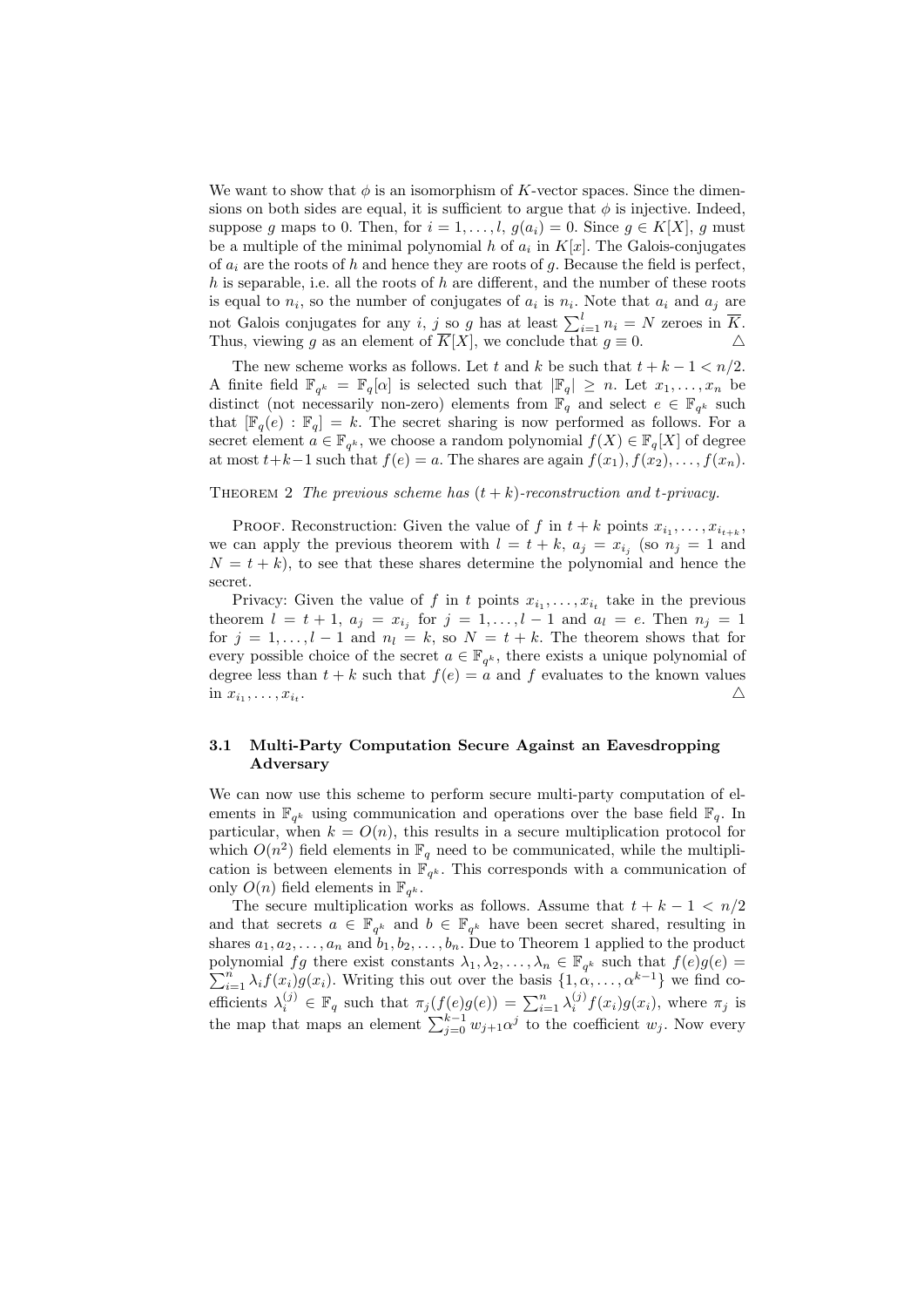player  $p_i$  reshares the element  $\sum_{j=0}^{k-1} \lambda_i^{(j+1)} f(x_i) g(x_i) \alpha^j$ , and it is easy to see that due to the linearity of the scheme the players can then locally sum up their new shares to obtain a share in  $f(e)q(e)$ .

### 4 Algebraic Geometric Ramp Schemes

Algebraic geometric ramp schemes were first proposed in [2] and later in [3], although the latter scheme is not multiplicative. Here we present a new algebraic geometric ramp scheme, which can be seen as a generalization of the scheme in [4], in the sense that it also allows to perform multiplication over a finite field based on operations in a subfield.

Applying some of the algebraic geometric coding techniques of [2] and using the curves introduced by García and Stichtenoth  $[8]$ , we can for instance obtain families of curves from which we can define strongly multiplicative ramp schemes with corruption tolerance t with  $(1/3-\epsilon)n < t < n/3$  for any  $\epsilon > 0$  over constantsized fields. In particular this implies that we can work with fixed-size shares, i.e., schemes where the share size is independent of the number of players, which was impossible to achieve with the scheme from [4].

We next describe the ramp scheme of [2] and introduce our new algebraic geometric ramp scheme where the dealer uses a high degree rational point on the curve to allocate the secret. Furthermore, we provide proofs that demonstrate both schemes are (strongly) multiplicative given a large enough number of participating players and additionally show how to compute the coefficients corresponding with the (strong) multiplication property.

#### 4.1 Preliminaries

A very nice overview of most of the algebraic geometry theory that is required to describe the results in this paper can be found in [2]. Here we briefly reiterate the key ingredients and in addition introduce the notion of differential form.

Let  $\mathbb{F}_q$  be a finite field with algebraic closure  $\overline{\mathbb{F}}_q$  and let C be an absolutely irreducible, projective smooth curve defined over  $\mathbb{F}_q$  with genus g. The function field  $\overline{\mathbb{F}}_q(C)$  contains elements, called rational functions, which can be seen as maps from the curve C to  $\overline{\mathbb{F}}_q$ . The non-zero rational functions have the property that they can have at most a finite number of poles and zeroes, where the number of poles equals the number of zeroes when both are counted with the correct multiplicities.

A divisor is a formal sum  $D = \sum_{P \in \mathcal{C}} a_P \cdot P$  with  $a_P \in \mathbb{Z}$  for which the support  $supp(D)$ , i.e., the set of points P for which  $a<sub>P</sub>$  is nonzero, is finite. Given two divisors  $D = \sum_{P \in \mathcal{C}} a_P \cdot P$  and  $D' = \sum_{P \in \mathcal{C}} a_P' \cdot P$ , we say that  $D \ge D'$  if  $a_P \ge a_P'$ <br>for all the points P on the curve. The degree of a divisor  $D = \sum_{P \in \mathcal{C}} a_P \cdot P$  is the sum of its coefficients, i.e.,  $deg(D) = \sum_{P \in \mathcal{C}} a_P$ .

Every rational function  $f \in \overline{\mathbb{F}}_q(C)$  defines a divisor  $(f) = \sum_{P \in \mathcal{C}} \nu_P(f) \cdot P$ , where  $\nu_P$  can be seen as a function that counts the number of zeroes or poles of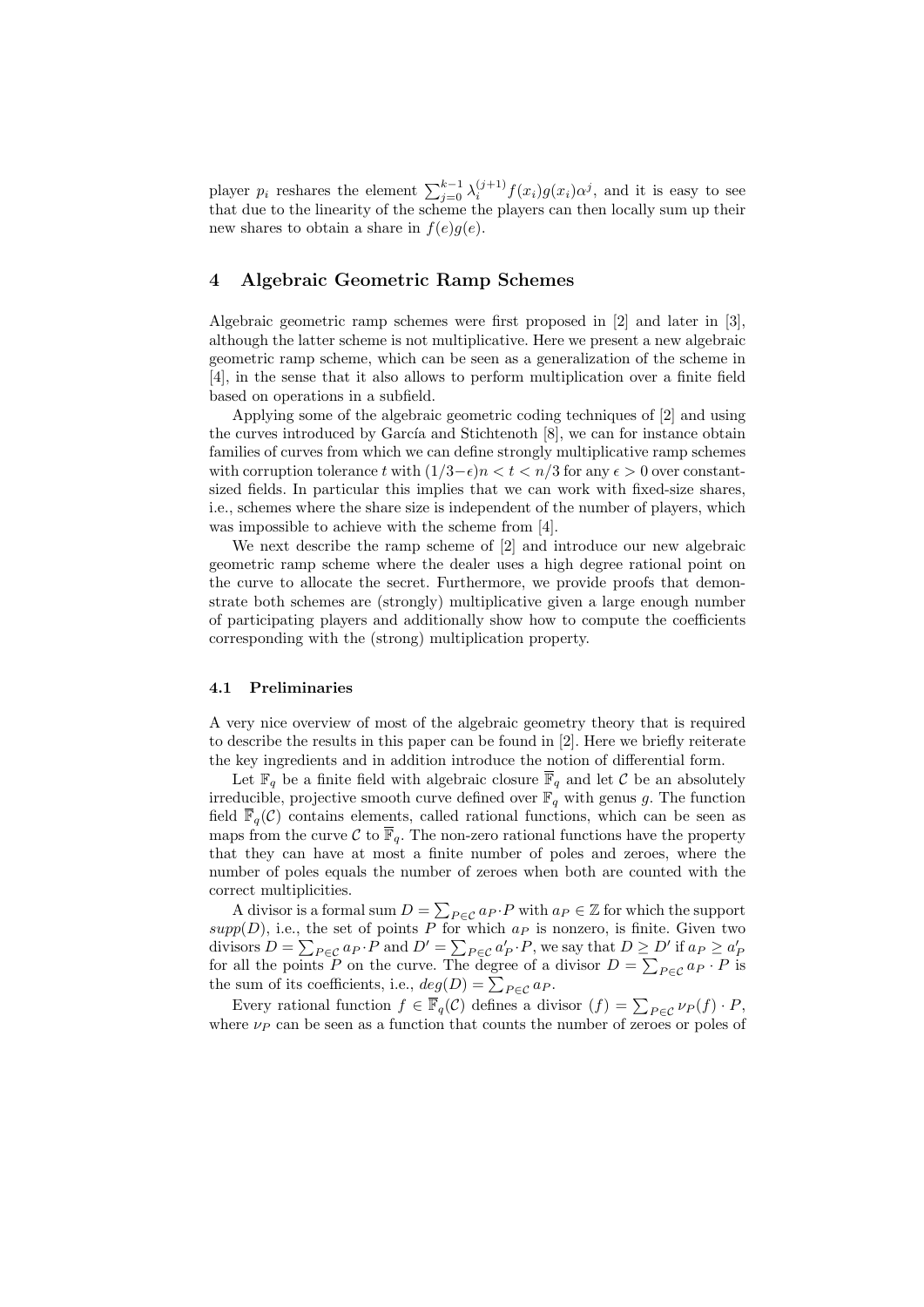f with the correct multiplicity for every point P. Clearly,  $deg(f) = 0$  for every  $f \in \mathbb{F}_q(\mathcal{C})$ .

The set  $\Omega(\mathcal{C})$  contains all rational differential forms on  $\mathcal{C}$ .<sup>5</sup> Every differential form  $\eta \in \Omega(\mathcal{C})$  defines a divisor  $(\eta)$ , where every pair of such differential forms  $\eta, \eta' \in \Omega(\mathcal{C})$  gives rise to linearly equivalent divisors, i.e.,  $(\eta') = (\eta) + (f)$  for some  $f \in \overline{\mathbb{F}}_q(\mathcal{C})$ . Any such divisor K defined by a differential form is called a canonical divisor. For any canonical divisor K, we have that  $deg(K) = 2g - 2$ .

The residue maps  $Res_P : \Omega(\mathcal{C}) \to \overline{\mathbb{F}}_q$  assign to every differential form  $\eta \in$  $\Omega(\mathcal{C})$  an evaluation in the point  $P \in \mathcal{C}$ , where  $Res_P(\eta) = 0$  if  $\eta$  does not have a pole in P and  $Res_P(\eta) \neq 0$  if  $\eta$  has a pole in P of multiplicity one. As with divisors based on rational functions, the multiplicity of a zero or pole in  $\eta$  can be read off from the coefficient at P in the formal divisor sum  $(\eta) = \sum_{P \in \mathcal{C}} a_P \cdot P$ . Furthermore, the Residue Theorem states that for any  $\eta \in \Omega(\mathcal{C})$  we have that  $\sum_{P \in \mathcal{C}} Res_P(\eta) = 0.$ 

For any divisor  $D$ , the corresponding Riemann-Roch space  $L(D)$  is defined by  $L(D) = \{f \in \overline{\mathbb{F}}_q(\mathcal{C}) \mid (f) + D \geq 0\}$ . This is a vector space over  $\overline{\mathbb{F}}_q$  and its dimension is denoted  $\ell(D)$ . For any canonical divisor K we have  $\ell(K) = g$ , and for any divisor D with  $deg(D) < 0$  we have that  $\ell(D) = 0$ . More generally, the Riemann-Roch Theorem states that for any divisor D we have that  $\ell(D) =$  $\ell(K - D) + deg(D) - q + 1$ . This implies in particular that  $\ell(D) = deg(D) - q + 1$ when  $deg(D) > 2g - 2$ .

Similarly, we can for any divisor D define the space  $\Omega(D)$  by

 $\Omega(D) = \{ \omega \in \Omega(\mathcal{C}) \backslash \{0\} \mid (\omega) + D \geq 0 \} \cup \{0\}.$ 

There exists an isomorphism  $L(K + D) \simeq \Omega(D)$  via the map  $f \mapsto f\eta$ , where  $(\eta) = K$ , which allows us to apply the Riemann-Roch Theorem to calculate the dimension of  $\Omega(D)$ .

An  $\mathbb{F}_q$ -rational point on C is a point that can be represented using coordinates in  $\mathbb{F}_q$ . An  $\mathbb{F}_q$ -rational divisor is a divisor for which the support is invariant under the Galois group  $Gal(\overline{\mathbb{F}}_q/\mathbb{F}_q)$ . Note that such a divisor can have support outside of the  $\mathbb{F}_q$ -rational points on C. The Riemann-Roch space of an  $\mathbb{F}_q$ -rational divisor admits a basis defined over  $\mathbb{F}_q$ , and we can consider the  $\mathbb{F}_q$ -linear span of this basis. We refer to functions in such an  $\mathbb{F}_q$ -linear span as  $\mathbb{F}_q$ -rational functions. Similarly, we can define the subset of  $\mathbb{F}_q$ -rational differential forms in a set  $\Omega(\mathcal{C})$ . In the sequel all rational functions and differential forms are  $\mathbb{F}_q$ -rational, unless otherwise specified.

### 4.2 Interpolation in Riemann-Roch spaces

The following result is the algebraic geometry counterpart of Theorem 1 corresponding with an arbitrary algebraic curve C.

<sup>5</sup> Rather than formally defining differential forms here, we restrict the description to an overview of their relevant properties. For a formal description of differential forms, the interested reader is referred to [11].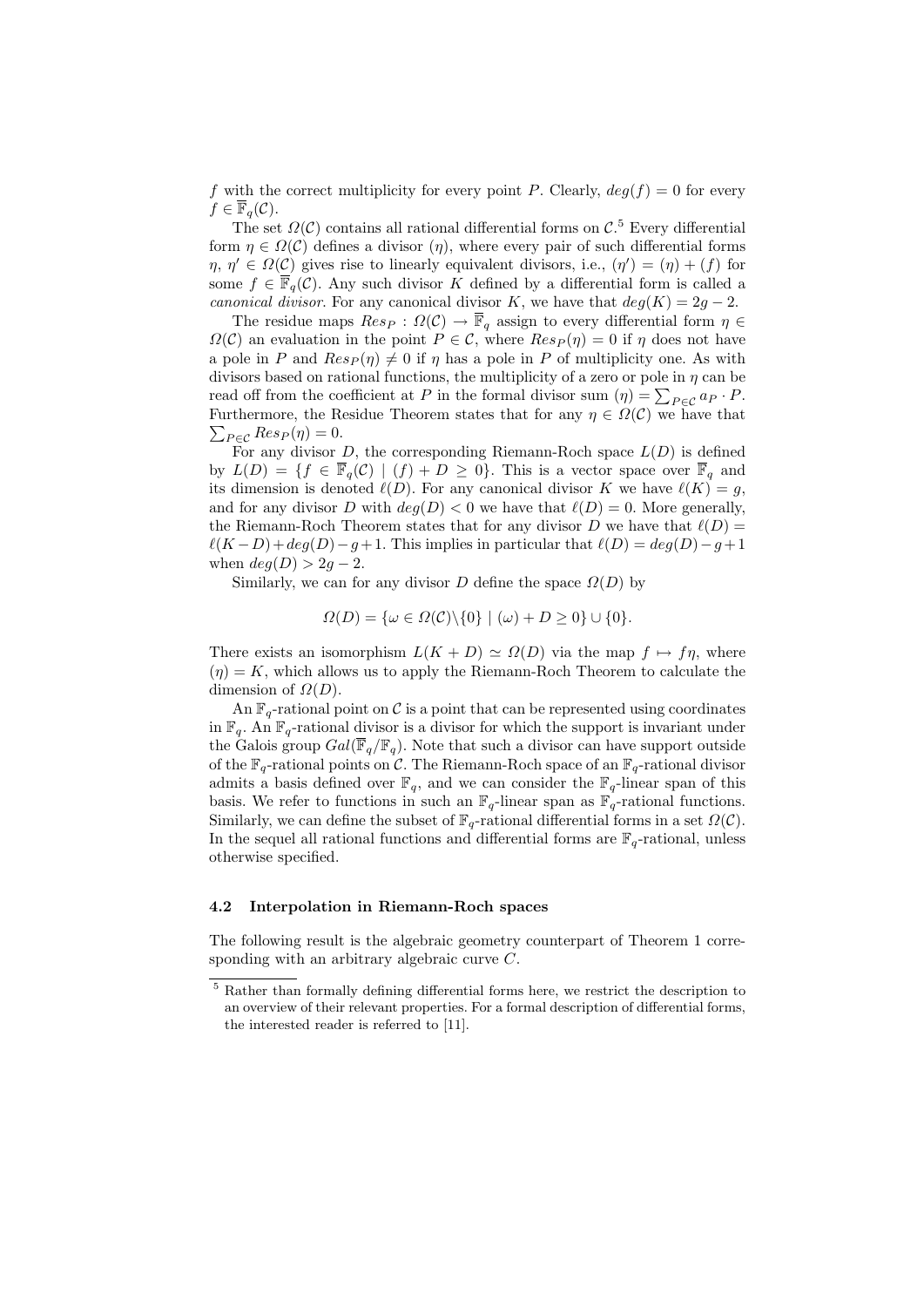THEOREM 3 Let  $P_1, \ldots, P_l$  be points on the curve C such that  $P_i$  and  $P_j$  are not conjugate for any  $i \neq j$ . For  $i = 1, \ldots, l$  let  $n_i$  be the smallest number such that  $P_i$  is  $\mathbb{F}_{q^{n_i}}$ -rational and define  $N = \sum_{i=1}^{l} n_i$ . Let G be a rational divisor such that supp  $G \bigcap \{P_1, \ldots, P_l\} = \emptyset$ . Then:

- 1. If  $N \geq deg(G) + 1$ , for any  $(y_1, \ldots, y_l)$  with  $y_i \in \mathbb{F}_{q^{n_i}}$  there exists at most one  $f \in L(G)$  such that  $f(P_i) = y_i$  for all  $i = 1, ..., l$
- 2. If  $N \leq deg(G) 2g + 1$ , for any  $(y_1, \ldots, y_l)$  with  $y_i \in \mathbb{F}_{q^{n_i}}$  there exists at least one  $f \in L(G)$  such that  $f(P_i) = y_i$  for all  $i = 1, \ldots, l$ . Furthermore, the number of such rational functions is the same for any  $(y_1, \ldots, y_l)$ .

PROOF. Let  $\phi: L(G) \to \bigoplus_{i=1}^{l} \mathbb{F}_{q^{n_i}}$ , defined by  $f \mapsto (f(P_1), \ldots, f(P_l))$ . For  $i = 1, \ldots, l$ , let  $P_i^{(0)} = P_i, \ldots, P_i^{(n_i-1)}$  be the  $n_i$  conjugates of  $P_i$  under the Frobenius automorphism over  $\mathbb{F}_q$ . Observe that  $\sum_{j=0}^{n_i-1} P_i^{(j)}$  is a rational point, as any element of the group  $Gal(\overline{\mathbb{F}}_q/\mathbb{F}_q)$  permutes the conjugates of  $P_i$ . Call  $A = G - \sum_{i=1}^{n} (\sum_{j=0}^{n_i-1} P_i^{(j)})$ . Then  $Ker(\phi) = L(A)$ . Observe that  $deg(A) =$  $deg(G) - N$ . Then

- 1. If  $N \geq deg(G) + 1$ ,  $deg(A) < 0$  and  $\ell(A) = 0$ . Hence  $\phi$  is injective, which proves the property.
- 2. If  $N \leq deg(G) 2g + 1$ , then  $deg(A) \geq 2g 1$  and we can invoke Riemann-Roch theorem to conclude that  $l(A) = deg(A) - g + 1 = deg(G) - N - g + 1 =$  $l(G) - N$ . We know that  $dim(Im\phi) = dim(L(G)) - dim(Ker\phi) = l(G)$  $l(A) = N$ . Therefore  $\phi$  is surjective.

#### $\triangle$

#### 4.3 An Algebraic Geometric Ramp Scheme with Parallel Multiplication [2]

Let  $D = \{Q_1, \ldots, Q_k, P_1, \ldots, P_n\}$  be a set of  $\mathbb{F}_q$ -rational points on the curve  $\mathcal{C}$ and G be an  $\mathbb{F}_q$ -rational divisor of degree  $2g + t + k - 1$  with support disjoint from D. Note that since G can have support outside the  $\mathbb{F}_q$ -rational points, it is possible to include all  $\mathbb{F}_q$ -rational points on C in D. Every point  $P_i$  corresponds to a player  $p_i$  and every point  $Q_j$  corresponds to the  $j^{\text{th}}$  position of a secret vector, as follows. To share the secret vector  $(s_1, \ldots, s_k) \in \mathbb{F}_q^k$  the dealer takes a random rational function  $f \in L(G)$  such that  $f(Q_i) = s_i$  for all  $i = 1, ..., k$  and sends player  $p_i$  the value  $f(P_i) \in \mathbb{F}_q$  as his share.

The scheme described above fits into the formal matricial definition of ramp scheme given in Section 2.1, which is useful for the following sections. Let  ${f_1,\ldots,f_u}$  be a basis of  $L(G)$  such that  $f_i(Q_j) = 1$  if  $i = j$  and  $f_i(Q_j) = 0$  if  $i \neq j$ , for  $i = \{1, \ldots, u\}$  and  $j = \{1, \ldots, k\}$ . It is easy to see that we can always choose such a basis due to Theorem 3. Indeed, we have that  $k < deg(G)-2g+1 =$  $t + k + 1$  so the theorem ensures the existence of such  $f_i$  for  $i = 1, ..., k$ . Now simply take  $\{f_{k+1}, \ldots, f_u\}$  as a basis of  $L(G - \sum_{i=1}^k Q_i)$ , which has dimension  $u - k$  according to the Riemann-Roch Theorem.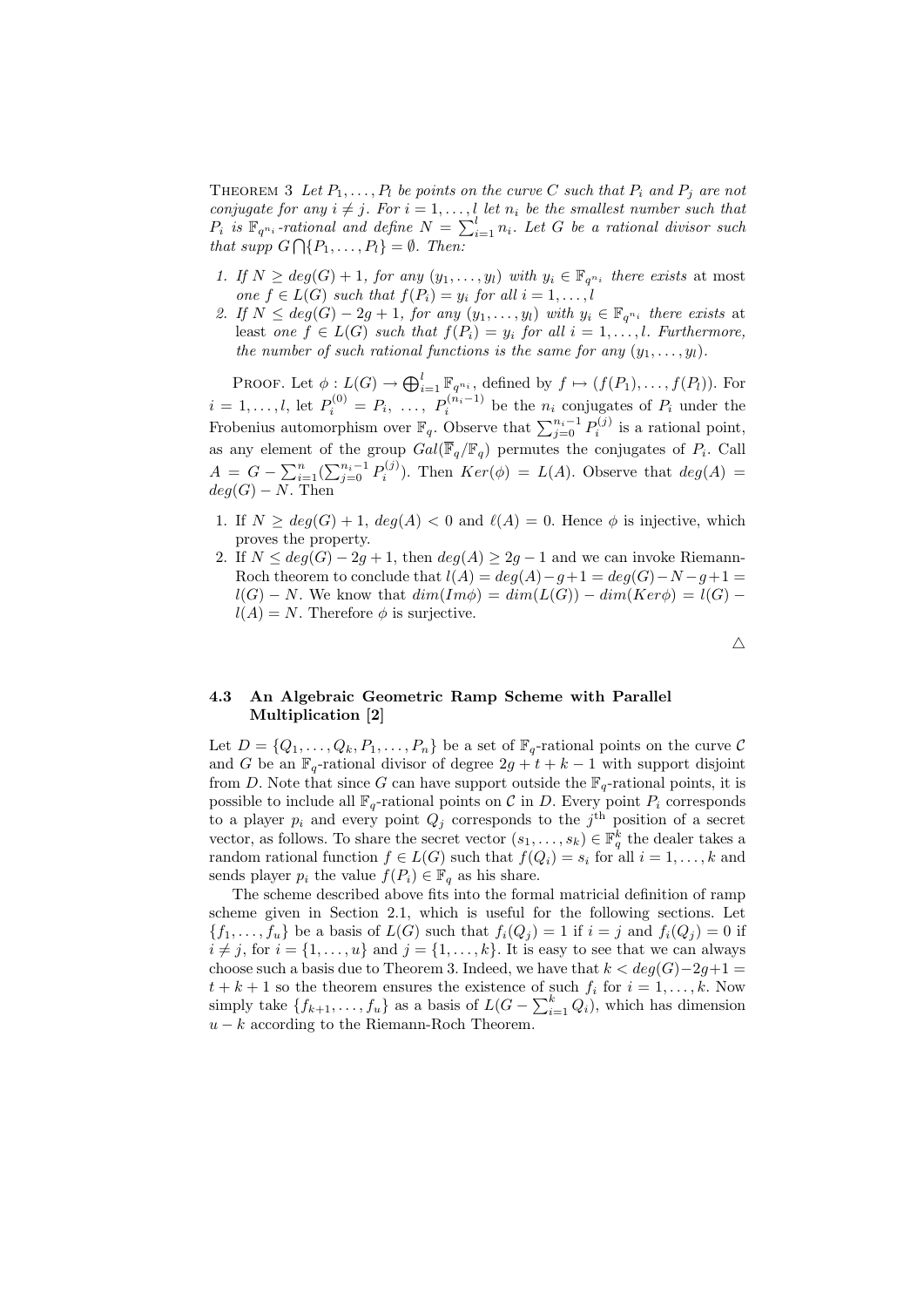Next, define the matrix M whose  $(i, j)$  entry is  $f_i(P_i)$ . If we take a vector  $\mathbf{v} = (s_1, \ldots, s_k, r_{k+1}, \ldots, r_n)$  and multiply any row of  $M_i$  by  $\mathbf{v}$ , we obtain the value  $g(P_i)$ , where  $g = \sum_{j=1}^k s_j f_j + \sum_{j=k+1}^n r_j f_j$ . It holds that  $g(Q_i) = s_i$  for any  $i = 1, \ldots, k$ .

THEOREM 4 The description above defines a ramp scheme with t-privacy and  $(2g + t + k)$ -reconstruction.

Proof. It can be easily seen as a special case of Theorem 3 that any rational function in  $L(G)$  is uniquely determined by its evaluations in  $deg(G) + 1$  rational points (this is exactly Lemma 1 of [2]). In our case,  $deg(G) = 2g + t + k - 1$  so any  $2g + t + k$  players can reconstruct the rational function and thus the secret vector.

Next we prove privacy. Let  $A$  be any set of  $t$  players. We only need to argue that for any secret vector  $\mathbf{s} = (s_1, \ldots, s_k) \in \mathbb{F}_q^k$  there exists a rational function f such that  $f(Q_i) = s_i$  and the evaluation of f in the points corresponding to the players in A is zero. Theorem 3 shows us that this is true because  $t + k =$  $deg(G) - 2g + 1.$ 

$$
\triangle
$$

### 4.4 A New Algebraic Geometric Ramp Scheme with Extension Field Multiplication

Let  $D = \{P_1, \ldots, P_n\}$  again be a set of  $\mathbb{F}_q$ -rational points on the curve C such that  $supp(G) \bigcap D = \emptyset$ , and additionally let Q be a point on the curve outside the support of G that is  $\mathbb{F}_{q^k}$ -rational and not  $\mathbb{F}_{q^d}$ -rational for any integer  $d < k$ . Let  $\{e_1, e_2, \ldots, e_k\}$  be a basis of  $\mathbb{F}_{q^k}$  over  $\mathbb{F}_{q}$ . To share the secret vector

 $(s_1, \ldots, s_k)$ , the dealer selects a random rational function  $f \in L(G)$  such that  $f(Q) = s_1 e_1 + \ldots + s_k e_k \in \mathbb{F}_{q^k}$ , and sends player  $p_i$  the value  $f(P_i) \in \mathbb{F}_q$  as his share.

We can also represent this ramp scheme by a matrix. In this case we take a basis  $\{f_1, \ldots, f_u\}$  of  $L(G)$  such that  $f_i(Q) = e_i$  for  $i = 1, \ldots, k$  and  $f_i(Q) =$ 0 for  $i = k + 1, \ldots, n$ . It can again be shown that such a basis exists using Theorem 3. We have only one point of degree k and  $k \leq deg(G) - 2g + 1$ , so we know such  $f_i$  exist for  $i = 1, \ldots, k$ , and we can take  $\{f_{k+1}, \ldots, f_u\}$  a basis of  $L(G - Q - \sum_{i=1}^{k-1} Q_i)$ , where  $Q_1, Q_2, \ldots, Q_{k-1}$  are the conjugate points of  $Q$ under the Frobenius automorphism over  $\mathbb{F}_q$ .

Let M be the matrix M whose  $(i, j)$  entry is  $f_i(P_i)$ . As before, if we take a vector  $\mathbf{v} = (s_1, \ldots, s_k, r_{k+1}, \ldots, r_n)$  and multiply any row of  $M_i$  by  $\mathbf{v}$ , we obtain the value  $g(P_i)$ , where  $g = \sum_{j=1}^k s_j f_j + \sum_{j=k+1}^n r_j f_j$  and it holds that  $g(Q) = \sum_{i=1}^{k} s_i e_i.$ 

THEOREM 5 The description above defines a ramp scheme with t-privacy and  $(2g + t + k)$ -reconstruction.

Proof. As before, both properties are a direct consequence of Theorem 3.

 $\wedge$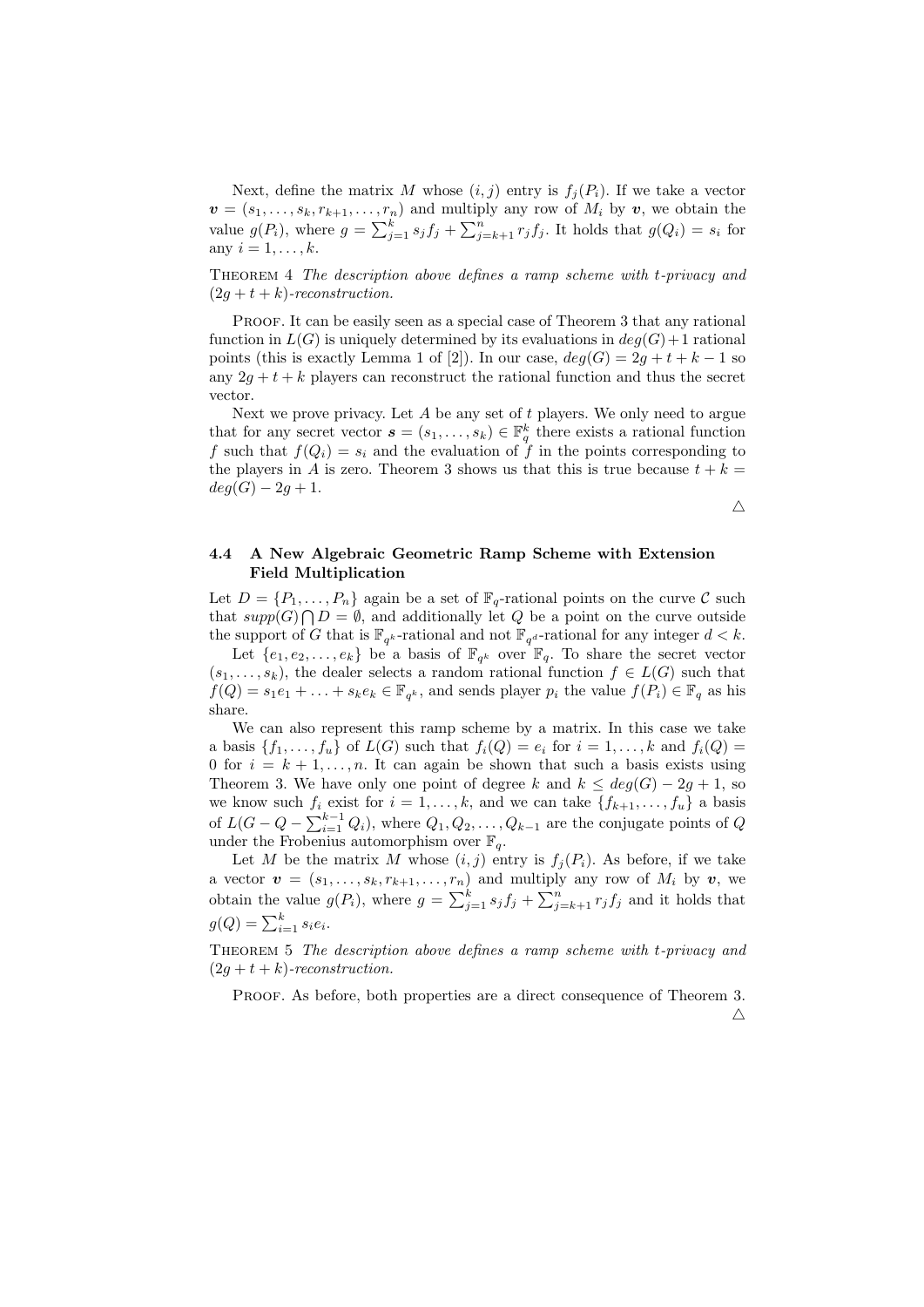#### 4.5 Multiplication

Both of the schemes thus described introduce their own form of multiplication. For the parallel multiplication scheme, given two vectors  $\mathbf{s} = (s_1, s_2, \ldots, s_k)$  and  $\bm{t} = (t_1, t_2, \ldots, t_k)$ , we can define the product  $\bm{s} \odot \bm{t} = (s_1 t_1, s_2 t_2, \ldots, s_k t_k)$ .

For the extension field multiplication scheme, given any two vectors  $s =$  $(s_1, s_2, \ldots, s_k)$  and  $\boldsymbol{t} = (t_1, t_2, \ldots, t_k)$ , representing the elements  $s = s_1 e_1 +$  $s_2e_2+\ldots+s_ke_k \in \mathbb{F}_{q^k}$  and  $t=t_1e_1+t_2e_2+\ldots+t_ke_k \in \mathbb{F}_{q^k}$ , the product of these two elements in the field  $\mathbb{F}_{q^k}$  is some element  $u = u_1e_1 + u_2e_2 + \ldots + u_ke_k \in \mathbb{F}_{q^k}$ for some  $u_i \in \mathbb{F}_q$ . We can therefore define the product of s and t as  $s \odot t =$  $(u_1, u_2, \ldots, u_k).$ 

We next prove that, given enough players, the two schemes are multiplicative and strongly multiplicative with regard to their respective multiplications.

THEOREM 6 The parallel multiplication scheme is multiplicative when  $n \geq 2t +$  $4g + 2k - 1$  and strongly multiplicative when  $n \geq 3t + 4g + 2k - 1$ .

PROOF. We need to show that for any  $i = 1, \ldots, k$  there are coefficients  $\lambda_1^{(i)}, \ldots, \lambda_n^{(i)}$  such that for any  $f, g \in L(G)$ ,  $f(Q_i)g(Q_i) = \sum_{j=1}^n \lambda_j^{(i)} f(P_j)g(P_j)$ . Note that if f and g are in  $L(G)$  their product is in the space  $L(2G)$ .

According to Theorem 3 we have that if  $deg(2G) + 1 \leq n$  the mapping  $\phi: L(2G) \to \bigoplus_{j=1}^n \mathbb{F}_q$  defined by  $h \mapsto (h(P_1), \ldots, h(P_n))$  is linear and injective, so it has an inverse and it is also linear. Furthermore, the maps  $\psi_i: L(2G) \to \mathbb{F}_q$ defined by  $h \mapsto h(Q_i)$  are also linear for any  $i \in \{1, ..., k\}$ . So the composition of  $\phi^{-1}$  and any  $\psi_i$  is linear. Therefore  $fg(Q_i)$  is a linear combination of  $f(P_j)g(P_j)$ for any f and g in  $L(G)$ . Finally observe that the condition  $deg(2G) + 1 \leq n$ holds whenever  $4g + 2t + 2k - 1 \leq n$ .

Similar to the simpler finite field setting the coefficients  $\lambda_j^{(i)}$  can be explicitly determined. We now describe how to obtain these using the Residue Theorem (see [11]).

Determining the coefficients  $\lambda_i^{(i)}$  $j^{(i)}$ . A consequence of the Residue Theorem is that for any function  $\varphi$  in  $L(2G)$  and any differential  $\omega$  in  $\Omega(Q_i + \sum_{j=1}^n P_j -$ 2G) the relation  $0 = \sum_{j=1}^n res_{P_j}(\varphi \omega) + res_{Q_i}(\varphi \omega) = \sum_{j=1}^n \varphi(P_j) res_{P_j}(\omega) +$  $\varphi(Q_i)res_{Q_i}(\omega)$  holds. Therefore, if there exists a nonzero element  $\omega$  in  $\Omega(Q_i +$  $\sum_{j=1}^{n} P_j - 2G$ , applying the theorem for the rational function fg gives a linear relation between the values  $fg(Q_i)$  and  $fg(P_j)$  for  $j = 1, \ldots, n$  for some coefficients which do not depend on  $f$  and  $g$ . If we can additionally ensure that the coefficient  $res_{Q_i}(\omega)$  is non-zero, then we have a relation of the form  $fg(Q_i) = \sum_{j=1}^{n} -\frac{res_{P_j}(\omega)}{res_{Q_i}(\omega)}$  $\frac{res_{P_j}(\omega)}{res_{Q_i}(\omega)}fg(P_j)$ . Thus,  $\lambda_j^{(i)} = -\frac{res_{P_j}(\omega)}{res_{Q_i}(\omega)}$  $\frac{r\cos p_j(\omega)}{res_{Q_i}(\omega)}$  and we are done.

It is a known fact that we can define an isomorphism of  $\mathbb{F}_q$ -vector spaces  $\phi: L(K+Q_i+\sum_{j=1}^n P_j-2G)\to \Omega(Q_i+\sum_{j=1}^n P_j-2G)$  defined by  $\phi(h)=h\eta$ where K is a canonical divisor and  $\eta$  is a differential such that  $div(\eta) = K$ . It suffices to find an element h in  $L(K+Q_i+\sum_{j=1}^n P_j-2G)$  with a first order pole in  $Q_i$ . Hence, we have to show that there exists an element in the difference of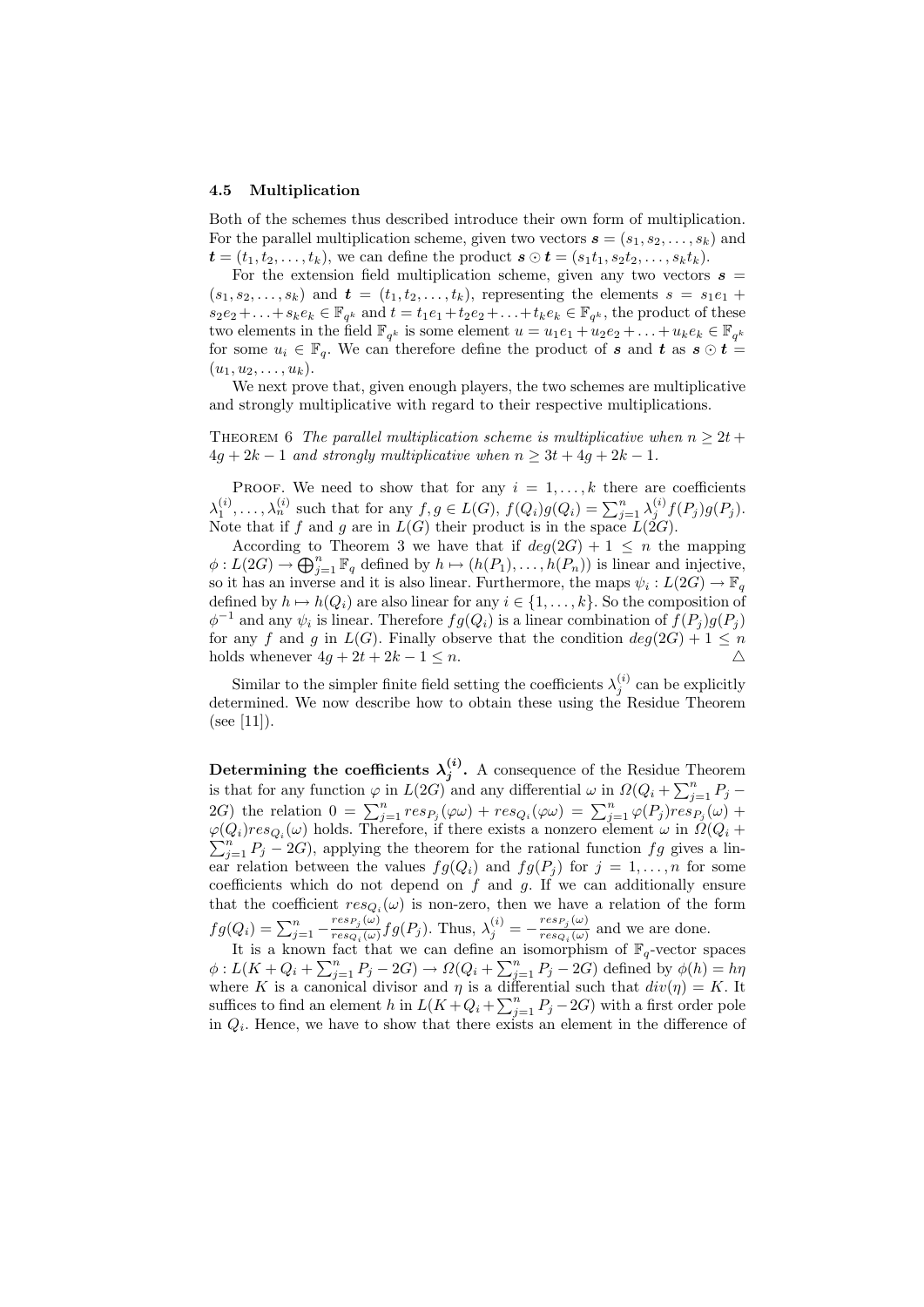the spaces  $L(K+Q_i+\sum_{j=1}^n P_j-2G)$  and  $L(K+\sum_{j=1}^n P_j-2G)$ . Applying the Riemann-Roch theorem for  $n \geq 2t + 4g + 2k - 1$  shows us that the dimensions of these spaces differ and the result follows.

THEOREM 7 The extension field multiplication scheme is multiplicative when  $n \geq 2t + 4q + 2k - 1$  and strongly multiplicative when  $n \geq 3t + 4q + 2k - 1$ .

PROOF. Now we need to show that for any  $i = 1, \ldots, k$  there exist coefficients  $\lambda_1^{(i)}, \ldots, \lambda_n^{(i)}$  in  $\mathbb{F}_q$  such that for any  $f, g \in L(G)$ ,  $\pi_i(f(Q)g(Q)) =$  $\sum_{j=1}^n \lambda_j^{(i)} f(P_j) g(P_j)$ . An argument similar to that in Theorem 6 shows that, for  $n \ge 2t + 4g + 2k - 1$ , there exist elements  $r_j \in \mathbb{F}_{q^k}$  such that  $f(Q)g(Q)$  $\sum_{j=1}^n r_j f(P_j) g(P_j)$ . Now, note that  $r_j = \sum_{i=1}^k \lambda_j^{(i)} e_i$ , which gives us the desired result.  $\triangle$ 

# 5 Multi-Party Computation Secure Against An Active Adversary

In the sequel we present the techniques that can be used to construct multiparty computation protocols secure against an active adversary for the algebraic geometric ramp schemes presented earlier. Due to the lack of structure in these schemes compared to the simpler polynomial-based approaches we need to introduce some new techniques here. Most of these techniques revolve around the construction of some specialized variants of VSS, which are then employed to ensure that the players honestly participate in the protocol.

### 6 A VSS Protocol for the Algebraic Geometric Schemes

When the number of players is sufficiently large, we can perform efficient reconstruction of the secret in the presence of corrupted shares. This is due to the strong relation between our schemes and Goppa error correction codes [11]. In both schemes, the set of possible share vectors forms a Goppa code over  $\mathbb{F}_q$  of length  $n$  (the number of players) with minimum distance larger than or equal to  $n - deg(G)$ . We know that a code with minimum distance d allows for reconstruction of a codeword in the presence of t errors, provided that  $2t + 1 \leq d$ . Furthermore, it is known how to efficiently correct such errors for Goppa codes. We have the following property:

PROPERTY 1 Assume that a honest dealer shares a secret vector with one of the algebraic geometric ramp schemes in the previous section. If  $n \geq 3t + 2g + k$ , honest players can efficiently reconstruct the secret vector even when up to t corrupted players provide incorrect shares.

Note that this bound is weaker than that required for strong multiplicativity for any of the two schemes in Section 4.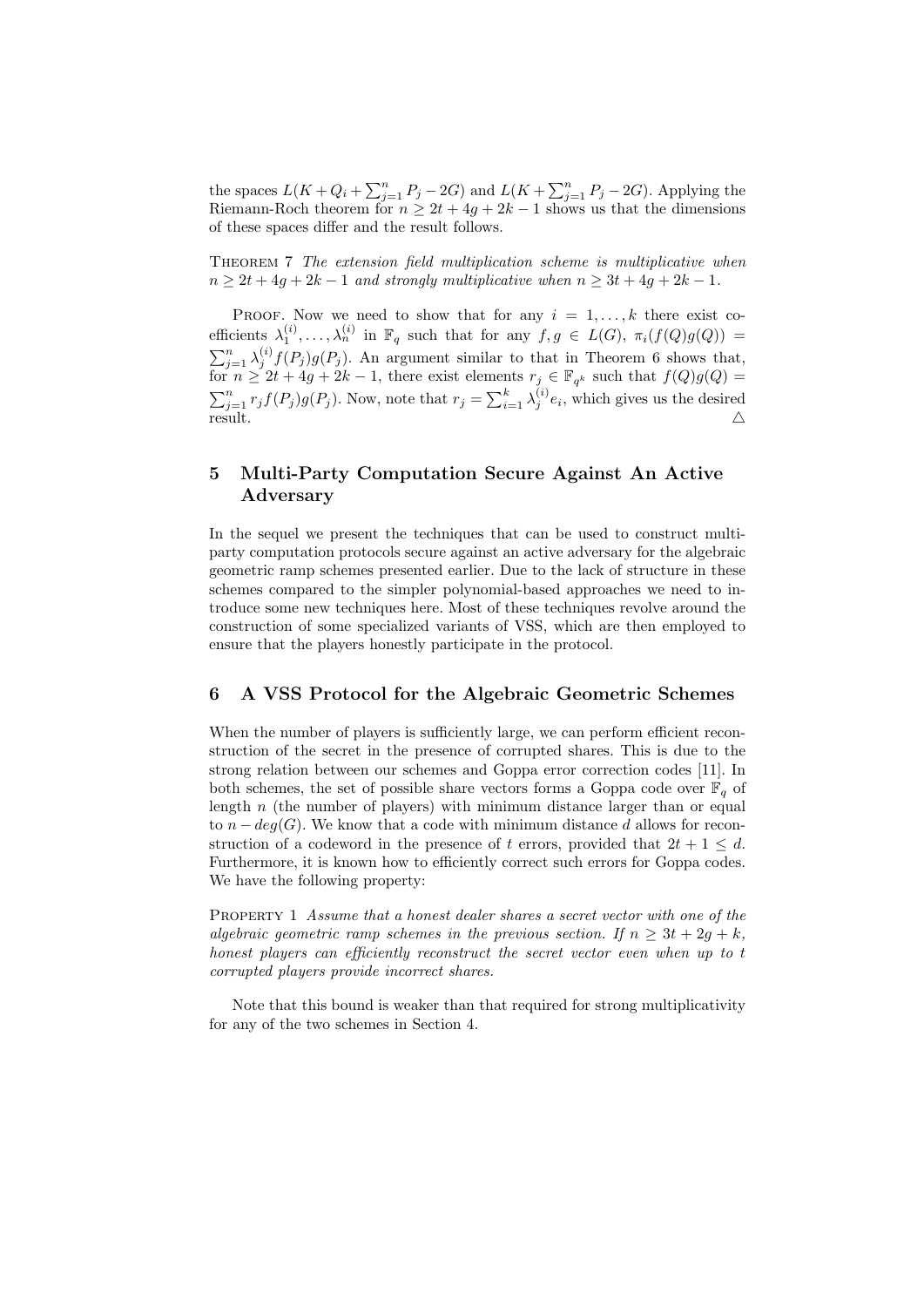We now describe the general procedure used to verifiably secret share a vector with a ramp scheme. Recall that in the usual definition of a verifiable secret sharing (VSS), the VSS ensures that at the end of the sharing either all honest players hold consistent shares in a value s or the dealer is disqualified. Additionally, when the dealer is not disqualified, it is guaranteed that the players can uniquely reconstruct the secret s by pooling their shares in s, even when some of the dishonest players provide an incorrect share. We follow this standard definition of VSS, except that we allow the secret to be a vector.

#### 6.1 Definitions and Notation

We need to introduce some new notation. Given an  $\mathbb{F}_q$ -vector space V with base  $\{v_1, \ldots, v_u\}$ , consider the tensor product  $V \otimes V$ . The elements in the space  $V \otimes V$ are formal sums  $\sum_{i,j} a_{ij} (v_i \otimes v_j)$  with  $a_{ij} \in \mathbb{F}_q$ . The symmetric tensor  $S^2(V)$ is defined to be the subspace consisting of all the elements in  $V \otimes V$  such that  $a_{ij} = a_{ji}$  for all  $i, j \in \{1, ..., u\}.$ 

We define now the space  $S^2(L(G))$ . Given an element F in this space, we can evaluate it in any pair  $(P,Q)$  of points on the curve, where if  $F = \sum_{i,j} a_{ij} (f_i \otimes f_j)$ we have  $F(P,Q) = \sum_{i,j} a_{ij} (f_i(P)f_j(Q))$ . Now, if  $P_i$  is the point corresponding to the player  $p_i$ , we define  $F_i$  to be the rational function in  $L(G)$  such that  $F_i(P) = F(P_i, P).$ 

For the parallel multiplication scheme from Section 4.3 we define  $F_0$  to be the rational function defined by  $F_0(P) = F(Q_1, P)$ . Furthermore, for the extension field multiplication scheme from Section 4.4, let  $F_0$  be the rational function defined as follows. Take the function  $F'_{0}(Y) = F(Q, Y) = \sum_{i,j} a_{ij} f_{i}(Q) f_{j}(Y)$ in the variable  $Y$  that runs over the points on the curve. Note that the coefficients  $a_{ij}f_i(Q)$  belong to  $\mathbb{F}_{q^k}$ . Now we can define the rational function  $F_0 = \sum_{i,j} \pi_1(a_{ij}f_i(Q))f_j$ , where the function  $\pi_1$  is the projection function that has  $\sum_{i,j} \pi_1(a_{ij}f_i(Q))f_j$ , where the function  $\pi_1$  is the projection function that has been described in Section 3.1. We now have the following symmetry property, which is easily verified.

PROPOSITION 1 We have that  $F_i(P_i) = F_i(P_i)$  and  $F_i(Q_1) = F_0(P_i)$  for the parallel multiplication scheme (respectively,  $\pi_1(F_i(Q)) = F_0(P_i)$  for the extension field multiplication scheme) for any  $F \in S^2(L(G))$  and  $i, j \in \{1, ..., n\}$ .

### 6.2 The VSS Scheme

Conceptually, the rational function  $F_0$  plays the same role in the VSS as the secret sharing polynomial does for Shamir's scheme. We now describe how to perform the VSS for the two algebraic geometric schemes.

First, given a secret vector  $(s_1, s_2, \ldots, s_k)$  and a divisor D (for our purposes D is always G or 2G) we define the set  $S_{(s_1,...,s_k)}(D) = \{f \in L(D) : f(Q_i) =$  $s_l \ \forall l = 1, \ldots, k$  for the parallel multiplication scheme and  $S_{(s_1,\ldots,s_k)}(D) = \{f \in$  $L(D)$ :  $f(Q) = s_1e_1 + s_2e_2 + \cdots + s_ke_k$  for the extension field multiplication scheme. The set  $S_{(s_1,...,s_k)}(D)$  forms the sets of rational functions from which  $F_0$ can be drawn when the secret vector is  $(s_1, \ldots, s_k)$ .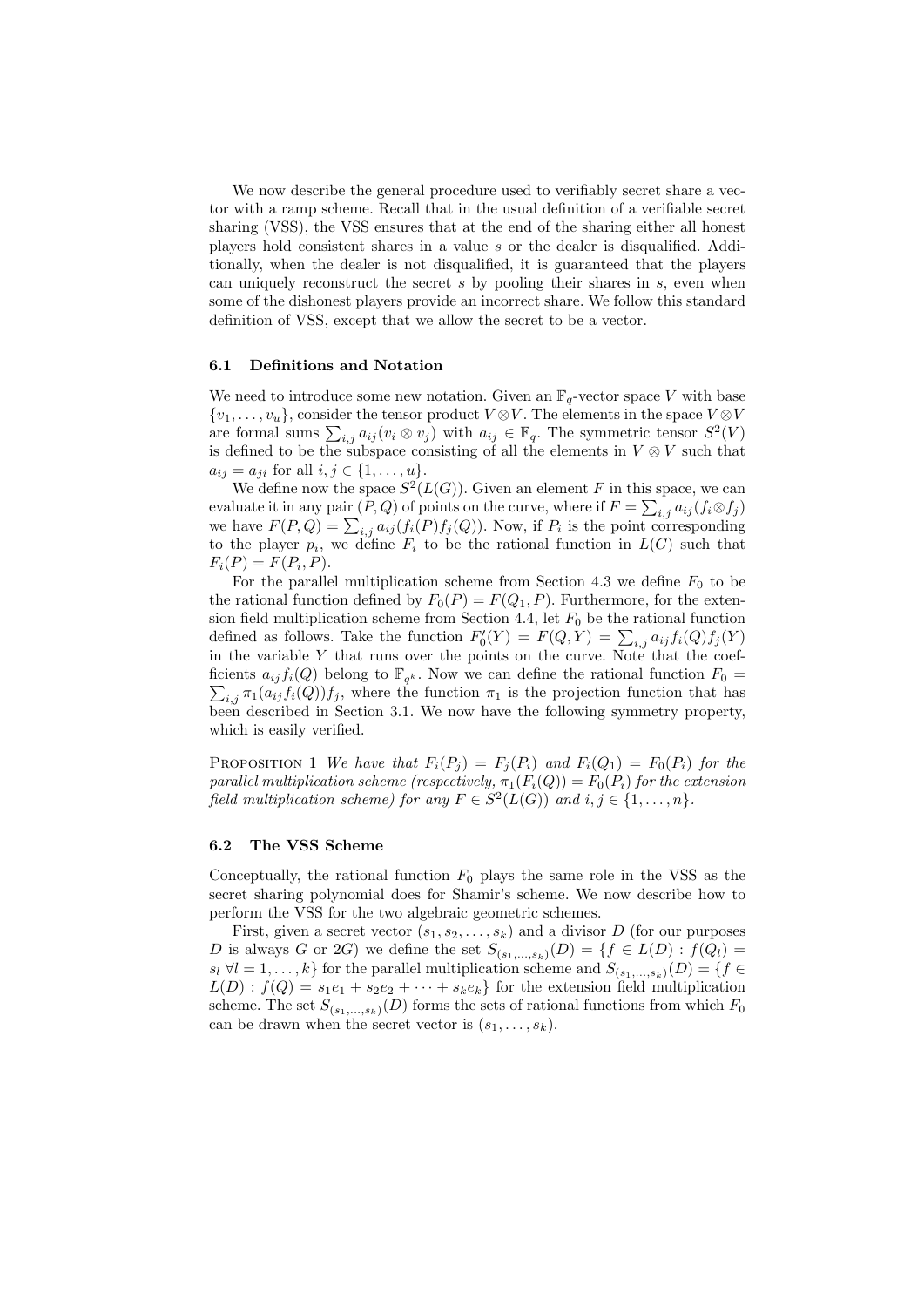Let us also define  $S_{(s_1,...,s_k)}(D) = \{F \in S^2(L(D)) : F_0 \in S_{(s_1,...,s_k)}(D)\}$  for any of both schemes. If the dealer now wants to VSS a vector  $(s_1, s_2, \ldots, s_k)$ he must first select a uniformly random element F in  $\mathcal{S}_{(s_1,...,s_k)}(G)$  and then send player  $p_i$  the rational function  $F_i \in L(G)$  for  $i = 1, 2, ..., n$ . After this the players execute a number of steps to ensure the consistency of the data that they received from the dealer. These steps are very similar to those for the Shamir-based VSS described in [5] and we do not enumerate them here. The value  $F_i(Q_1) = F(P_i, Q_1) = F_0(P_i)$  (respectively  $\pi_1(F_i(Q)) = F_0(P_i)$ ) should be seen as player  $p_i$ 's share in the parallel multiplication scheme (respectively the extension field multiplication scheme).

We next prove that this VSS scheme can always be applied and that it provides privacy in the presence of any adversary controlling up to t players. Unique reconstruction of the secret for the honest players follows from an argument similar to that for the Shamir-based VSS scheme and is omitted here.

For the privacy statement, we first assume without loss of generality that the rational share functions  $F_i$  that adversarial players receive are all zero. For any subset  $B \subset \{P_1, \ldots, P_n\}$  with  $|B| = e \leq t$ , we define the sets  $W_B(D) = \{f \in$  $L(D)$ :  $f(P_j) = 0 \ \forall j \in B$  and  $W_B(D) = \{ F \in S^2(L(D)) : F_j = 0 \ \forall j \in B \}$ respectively denoting the potential secret sharing functions and rational share functions corresponding to this assumption. Note that in particular when  $e = 0$ , we have  $W_B(D) = L(D)$  and  $W_B(D) = S^2(L(D)).$ 

For the privacy statement to hold, we mainly need to prove that we have  $|\mathcal{S}_{(s_1,...,s_k)}(G) \cap \mathcal{W}_B(G)| = |\mathcal{S}_{(s'_1,...,s'_k)}(G) \cap \mathcal{W}_B(G)|$  for any two secret vectors  $(s_1, \ldots, s_k)$  and  $(s'_1, \ldots, s'_k)$ . To prove that the VSS can always be applied we need to prove that  $|S_{(s_1,...,s_k)}(G)| > 0$  for any secret vector  $(s_1,...,s_k)$ . Both statements can be deduced from the following theorem:

THEOREM 8 For any adversary set B and any secret vector  $(s_1, \ldots, s_k)$ , the mapping  $S_{(s_1,...,s_k)}(G) \cap W_B(G) \to S_{(s_1,...,s_k)}(G) \cap W_B(G)$  given by  $F \mapsto F_0$  is surjective.

PROOF. We here give the proof for the parallel multiplication scheme. The proof for the extension field multiplication scheme is very similar and therefore omitted here.

Let f be an element of  $S_{(s_1,...,s_k)}(G) \cap W_B(G)$ . If  $s_1 \neq 0$  then take  $F = \frac{1}{s_1}(f \otimes f)$ . We have that  $F_j = \frac{1}{s_1}f(P_j)f = 0$  for any player  $p_j \in B$  because  $f \in W_B(G)$ , so  $F \in W_B(G)$ . Moreover  $F_0 = \frac{1}{s_1} f(Q_1) f = f$ .

If  $s_1 = 0$  then select an  $h \in L(G)$  such that  $h(Q_1) = 1$  and  $h(P_i) = 0$  for all  $j \in B$ . Such h exists due to the privacy properties of the parallel multiplication scheme described in Section 4.3. Now define  $F = f \otimes h + h \otimes f$ . We have  $F_0 = h(Q_1)f + f(Q_1)h = f$  and  $F_i = h(P_i)f + f(P_j)h = 0 \forall P_i \in B$ . This completes the proof.  $\triangle$ 

If we take  $B = \emptyset$ , Theorem 8 implies that we can always VSS a secret vector since it was already clear from Sections 4.3 and 4.4 that we can always secret share a secret vector. As for the privacy property, observe that as a consequence of the surjectivity of the mapping, for any set  $B$  in the adversary structure and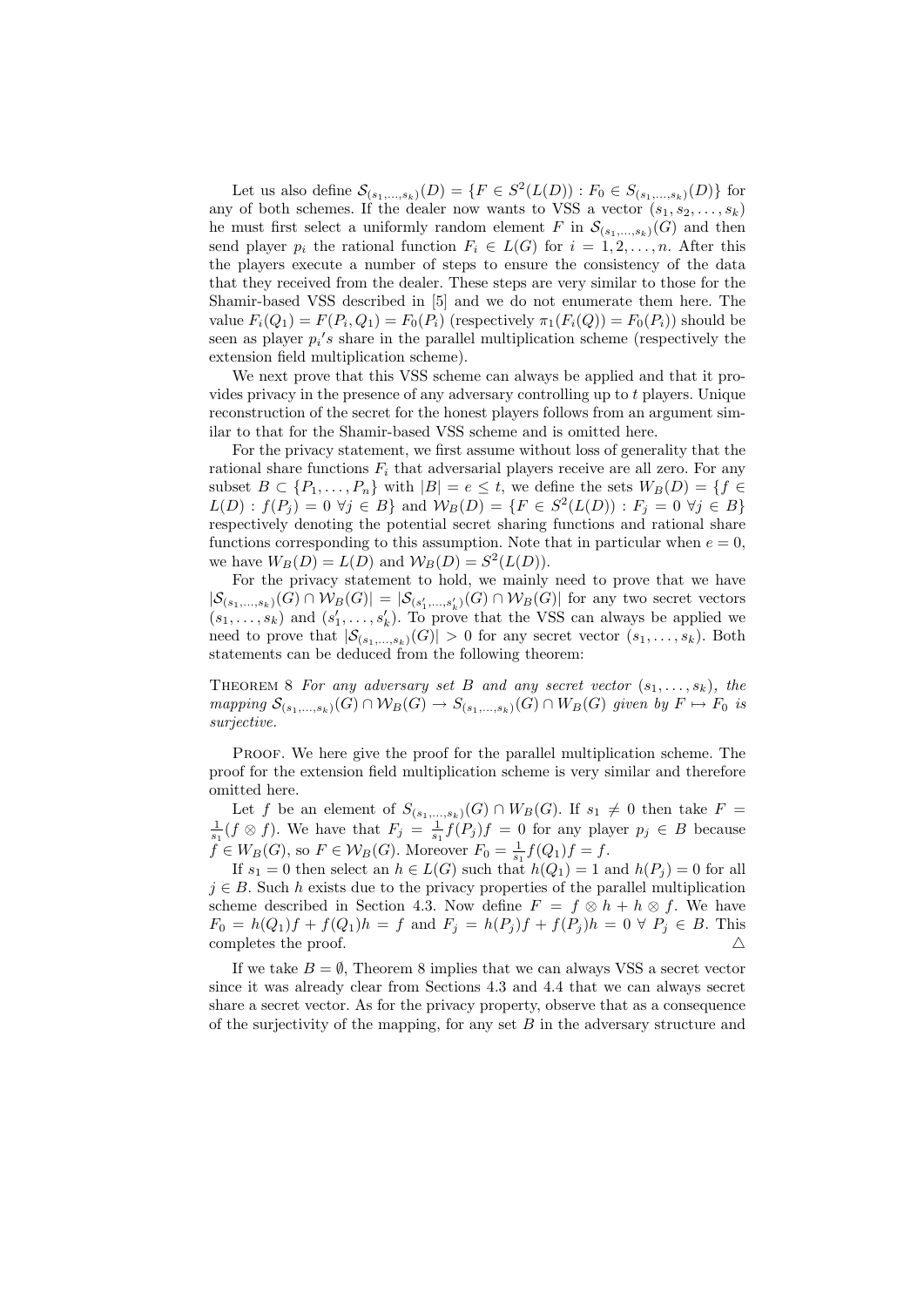any secret vector  $(s_1, \ldots, s_k)$  we know that  $S_{(s_1,\ldots,s_k)}(G) \cap W_B(G)$  is non-empty. Now, given the secret vectors  $(s_1, \ldots, s_k)$  and  $(s'_1, \ldots, s'_k)$ , take any element F in  $\mathcal{S}_{(s'_1-s_1,\ldots,s'_k-s_k)}(G) \cap \mathcal{W}_B(G)$ . We have that addition by the function F induces a bijective mapping between the sets  $\mathcal{S}_{(s_1,...,s_k)}(G) \cap \mathcal{W}_B(G)$  and  $\mathcal{S}_{(s'_1,...,s'_k)}(G) \cap$  $W_B(G)$ .

It can be seen, using Property 1 and the proof for the consistency checks in [5], that the VSS protocol additionally guarantees consistency between the shares of the honest players whenever  $n \geq 3t + 2g + k$ .

## 7 Low Complexity MPC for Algebraic Geometric Ramp Schemes

In this section we demonstrate multi-party computation protocols secure against an active adversary based on the algebraic geometric ramp schemes from Section 4, where we assume that n is sufficiently large so that we can perform efficient reconstruction of the secret vectors for rational functions in  $L(2G)$  and we are also able to perform VSS over  $L(2G)$ . Concretely, this is ensured when  $n \geq 4t + 4g + 2k - 1.$ 

The protocols in this section require the communication of  $O(n^3)$  field elements while operating on vectors consisting of  $k$  elements, which matches that attained for the special case detailed in [4]. However, since we lack the convenient structure that the polynomials provided in [4], we required some new specialized forms of VSS to ensure that the players honestly follow the protocol. Below, we provide the details of the special types of VSS that we require.

#### 7.1 Tailored VSS

It is possible to place some restrictions on the randomly selected element  $F \in$  $S^2(L(2G))$  that is used for the VSS in order to ensure to the players that the VSS'ed secret vector is of a special form. Here two types of structural restrictions are relevant for our results; one where some positions in the secret vector are fixed to zero and one where all positions in the secret vector contain the same value. We also look at the combination of these two types, where all-zero vectors replace the secret vectors. This particular variant is used to a create a "onetime-pad" that is used to securely verify the equality of the secret vectors in two secret sharings, and is invoked in a slightly different manner as explained below.

We additionally note the following about the special types of VSS before providing the details in the following sections. In Section 7.2, whenever the secret vector is non-zero, the special types of VSS are used to generate rational functions in  $L(G)$ . On the other hand, when the special VSS is used to generate a one-time-pad, the resulting rational functions are in  $L(2G)$ . Note that, since  $L(G) \subset L(2G)$ , we can use a basis for  $L(2G)$  of the form  $f_1, f_2, \ldots, f_{u'}$ , where the rational functions  $f_1, f_2, \ldots, f_u$  form the selected basis for  $L(G)$ . Note also that  $S^2(L(G))$  can be embedded in  $S^2(L(2G))$  in the natural way.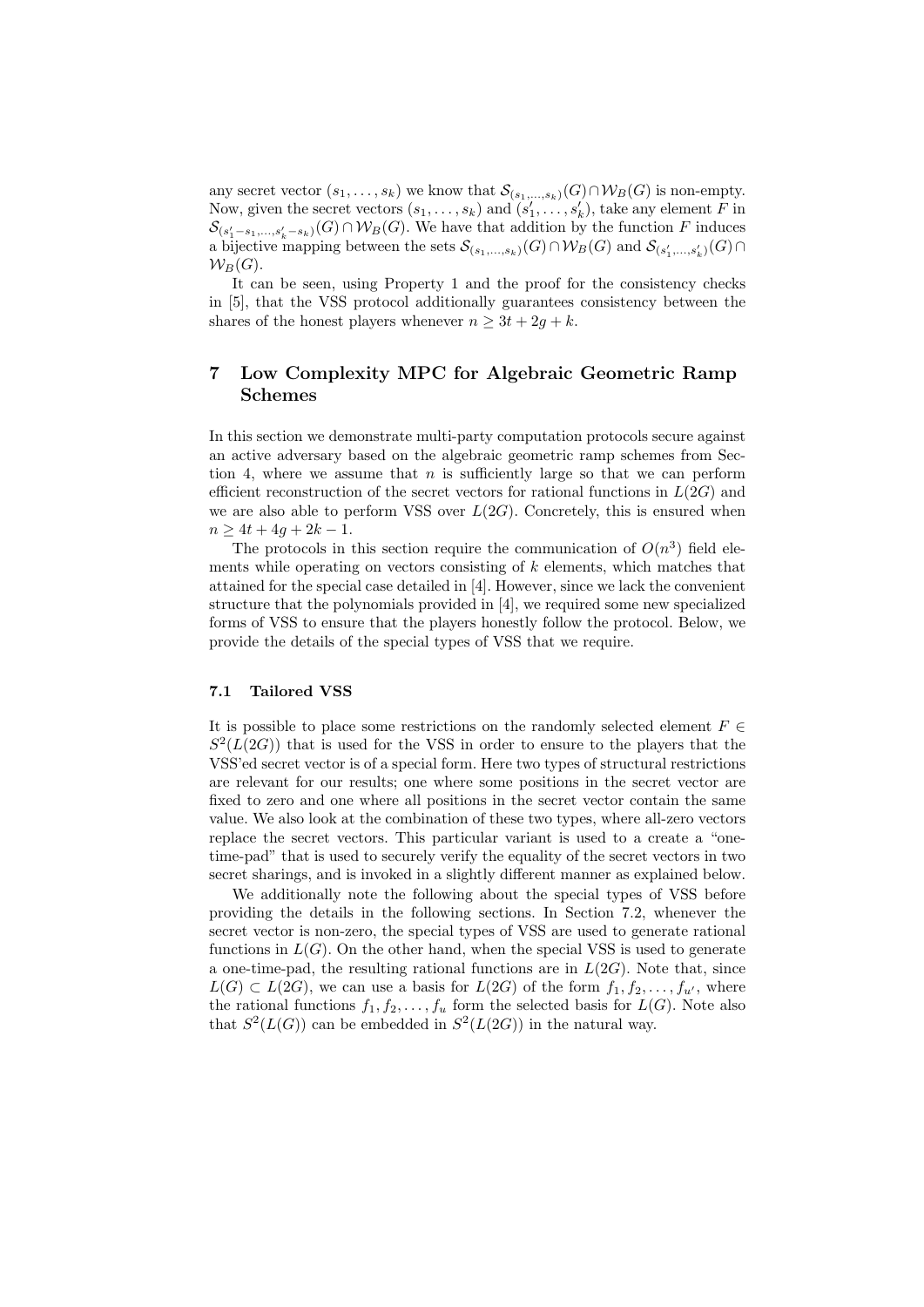Fixing zeros and producing repetition The restriction is imposed as follows for the case where we introduce zero's in the vector such that the first position of the vector remains non-zero. Let  $I \subset \{1, ..., k\}$  be a set consisting of positions in the vector that should be zero. Let  $\{u_v\}$  be a base of  $L(2G)$  of the appropriate form as described in Sections 4.3 and 4.4 and  $V_I(2G) \subset L(2G)$  be spanned by  ${u_v}_{v \notin I}$ . Then  $V_I(2G)$  consists of all functions of  $L(2G)$  which are zero in  $Q_j$ for  $j \in I$ . Analogously define  $V_I(2G) = \{F \in S^2(L(2G)) : F_j(Q_i) = 0 \ \forall j =$  $0, \ldots, n, l \in I$ , which can be seen as a bivariate version of this set. If we now VSS using elements in  $V_I(2G)$  not only does the secret rational function belong to  $V_I(2G)$ , but so do all rational functions that are received as shares by the players.

We need a similar kind of restriction for the generation of one-time-pads in  $L(2G)$  by a certain player  $p_i$ , except that in this case we will require that all the elements of  $V_I(2G)$  have their first coordinate equal to zero. Therefore given an  $F \in V_I(2G)$ , we have that  $F_0 = 0$  and this cannot be used as a one-time-pad due to it's lack of randomness. We propose to use the rational function  $F_i$  that player  $p_i$  receives as his share instead, where the evaluations  $F_j(P_i) = F_i(P_j)$  of the players  $p_j$  act as the shares in  $F_i$ .<sup>6</sup> It remains to show that we can always VSS a random but restricted rational function  $F_i$  in this way, and that this procedure does not leak additional useful information to the adversary. The first property is a consequence of the following theorem.

THEOREM 9 Let B be a set in the adversary structure. The mapping  $\mathcal{V}_I(2G) \cap$  $W_B(2G) \to V_I(2G) \cap W_B(2G)$  given by  $F \mapsto F_i$  is surjective.

The proof is very similar to that of Theorem 8 and omitted here due to space considerations. As a consequence of this theorem, given any rational function  $f \in V_I(2G)$  there exists at least one  $F \in V_I(2G)$  such that  $F_i = f$ . Moreover, the VSS does not add new information to the adversary about  $F_i$ , as shown in the following theorem.

THEOREM 10 Let  $B$  be a set in the adversary structure and  $F$  any uniformly randomly selected element of  $V_I(2G)$  under the restrictions given above. Then, the values  $(F_j)_{j\in B}$  add no further information about  $F_i$  to the information given by  $F_i(P_j)$ .

PROOF. It suffices to prove that for every rational function  $f \in V_I(2G)$  such that  $f(P_i) = 0$  for all  $j \in B$ , we can find an F in  $V_I(2G)$  such that  $F_i = 0$  for all *j* in B and  $F_i = f$ . This is again a consequence of Theorem 9.  $\triangle$ 

The repetitive type of structural restriction is only needed for the parallel multiplication scheme and consist of the following. A player wants to VSS a vector  $(s, s, \ldots, s)$  of k equal elements in such a way that the coefficients of the

 $6$  This is not known to be possible in the space  $L(G)$  as defined here, but any encompassing space  $L(G')$  of larger dimension with  $supp(G') \cap D = \emptyset$  suffices. In particular this can be done in the space  $L(2G)$ .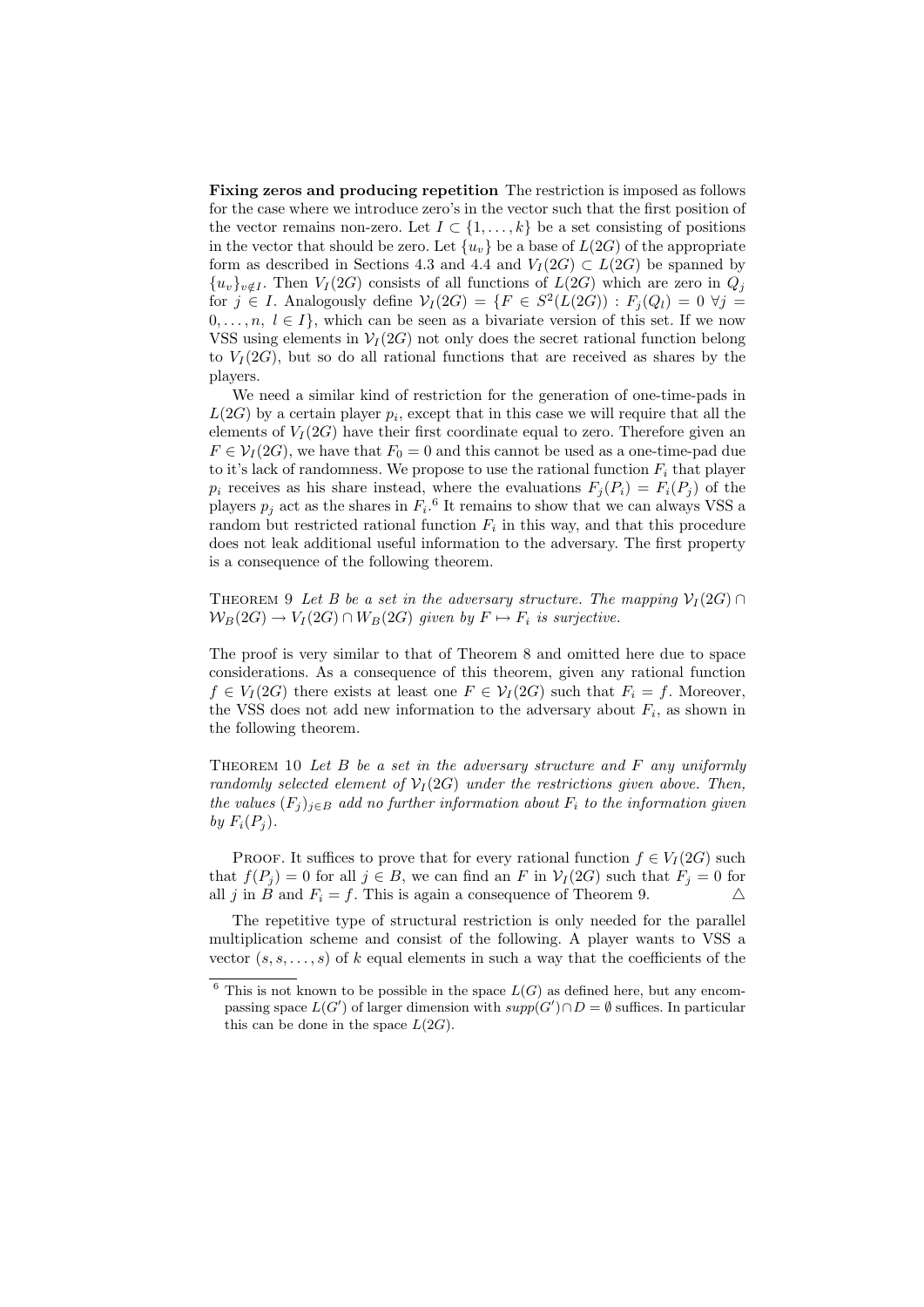rational share functions  $F_1, F_2$  and  $F_n$  at the basis elements  $f_1, \ldots, f_k$  are also equal.

Let us define the sets  $\mathcal{R}_s(D) = \{ F \in S^2(L(D)) : F_0(Q_1) = \cdots = F_0(Q_k) =$ s and  $F_i(Q_1) = \cdots = F_i(Q_k) \,\forall j = 0, \ldots, n$  and  $R_s(D) = \{f \in L(D) : f(Q_1) =$  $\cdots = f(Q_k) = s$ . Privacy and existence can, similar to before, be deduced from the following theorem.

THEOREM 11 The mapping  $\mathcal{R}_s(G) \cap \mathcal{W}_B(G) \to R_s(G) \cap W_B(G)$  given by  $F \mapsto F_0$ is surjective for any  $s \in \mathbb{F}_q$ .

We omit the proof, as it is very similar to that of Theorems 8 and 9.

Creating a default sharing for  $(\lambda_i^{(1)})$  $\lambda_i^{(1)}, \lambda_i^{(2)}, \ldots, \lambda_i^{(k)}$  Consider the vector  $\lambda_i = (\lambda_i^{(1)}, \lambda_i^{(2)}, \ldots, \lambda_i^{(k)})$ . We here create a default ramp sharing of this (public) vector that is used later on. To do so, we take the rational function  $\lambda_i = \sum_{j=1}^k \lambda_i^{(j)} f_j \in L(G)$ , such that the share of player  $p_j$  is  $\lambda_i(P_j)$ . Note that in the parallel multiplication scheme  $\lambda_i(Q_\ell) = \lambda_i^{(\ell)}$ , while in the extension field in the paranet multiplication scheme  $\lambda_i(Q) = \sum_{l=1}^k \lambda_i^{(\ell)} e_l$ . This sharing is later used to create VSS'ed shares in the vector  $(\lambda_i^{(1)}y, \lambda_i^{(2)}y, \ldots, \lambda_i^{(k)}y)$  in the space  $L(2G)$  from a VSS of y in the space  $L(G)$ .

### 7.2 The MPC Protocols Secure Against an Active Adversary

As usual, addition and multiplication with a constant can be performed locally by the players. Therefore, the main focus is on the initialization, secure multiplication and reconstruction parts of the protocol. During the multiplication part of the protocol, the special types of VSS that were introduced in Section 7.1 are used to force the dishonest players to follow the protocol honestly. Due to this, the protocol can basically be seen as an application of the protocol secure against an eavesdropping adversary enhanced with checking information that ensures that players perform the correct steps. We now present the details of the main protocol parts.

**Initialization** The dealer verifiably secret shares  $s, t \in \mathbb{F}_q^k$  using uniformly random elements  $F \in \mathcal{S}_s$ ,  $G \in \mathcal{S}_t$ , resulting in rational functions  $f_i := F_i$ and  $g_i := G_i$  for every player  $p_i$  and secret sharing functions  $f_0 := F_0$  and  $g_0 := G_0$ . For the parallel multiplication scheme we denote  $f_{i0} := f_i(Q_1)$  and  $g_{i0} := g_i(Q_1)$  and similarly for the extension field multiplication scheme we denote  $f_{i0} := \pi_1(f_i(Q))$  and  $g_{i0} := \pi_1(g_i(Q))$  for  $i, j = 1, 2, ..., n$ .

Using this notation it is to be understood that  $f_{i0}$  is the actual share of player  $p_i$  in the scheme based on F and similarly for the  $g_{i0}$  and G. Furthermore, for both schemes we denote  $f_{ij} := f_i(P_j)$  and  $g_{ij} := g_i(P_j)$  for  $i, j = 1, 2, ..., n$ , where the share  $f_{ij}$  can be seen as the share of player  $p_i$  in the rational function  $F_i$  held by player  $p_i$ . We also use this convention of using lower case letters to denote the shares and rational functions for the other VSSes introduced in the protocols below.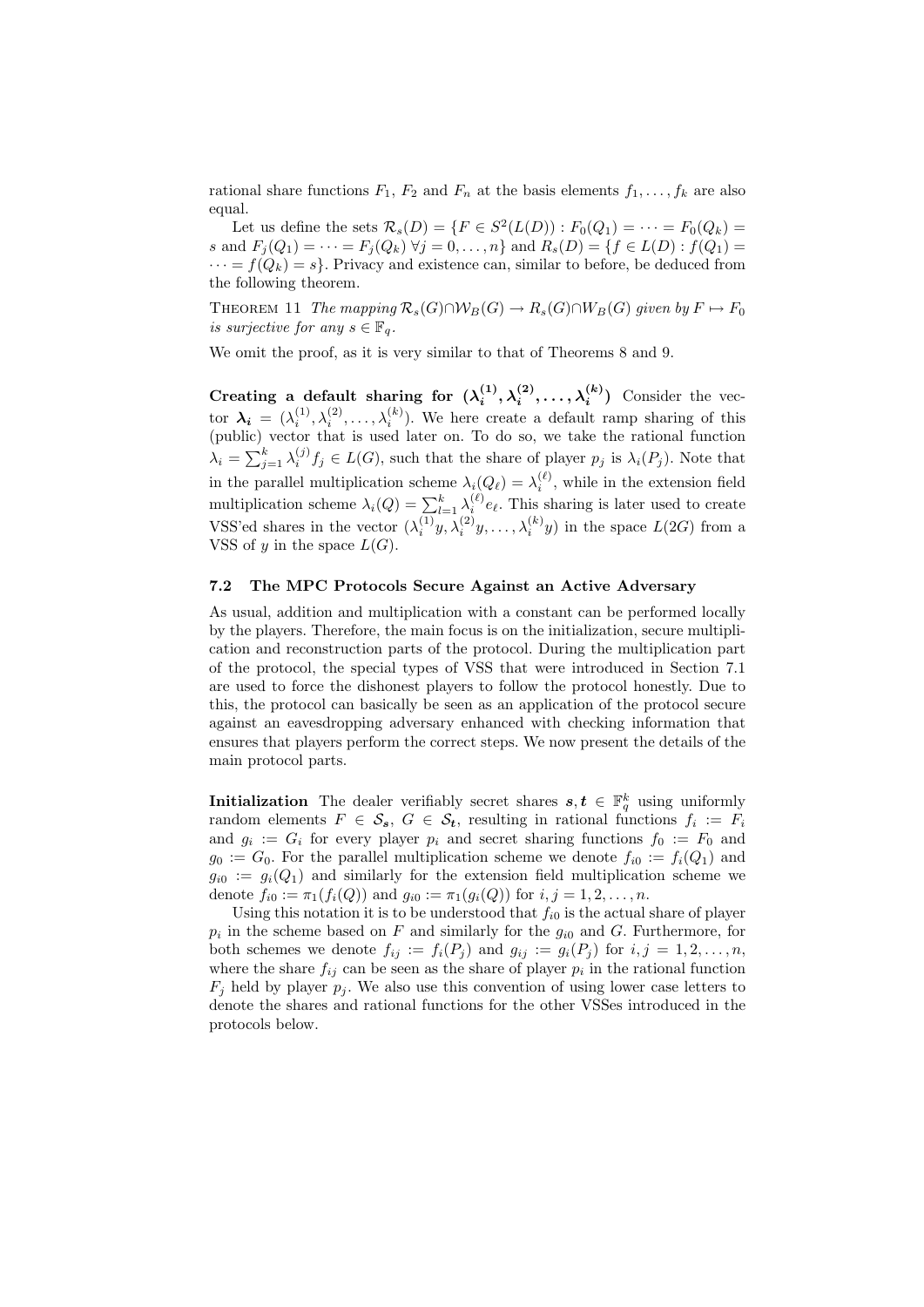Multiplication The following two protocols describe the main parts of the multiplication protocol for the parallel multiplication scheme. After proving their properties, we then sketch the changes required for the extension field multiplication scheme. The general structure of the multiplication protocol is as follows. First, every player  $p_i$  simultaneously:

- 1. Reshares the product  $a_i b_i$  of his shares  $a_i$  and  $b_i$  in the VSS of the secret vectors that are to be multiplied in a special format depending on the scheme involved.
- 2. Reshares his contribution  $\lambda_i a_i b_i = (\lambda_i^{(1)} a_i b_i, \lambda_i^{(2)} a_i b_i, \dots, \lambda_i^{(k)} a_i b_i)$  in the output of the multiplication, where the validity of this resharing is verified using the special resharing created in the previous step.

After this the players can add up their shares in the contributions  $\lambda_i a_i b_i$  of the players to obtain shares in the product  $s \odot t = \sum_{i=1}^{n} \lambda_i a_i b_i$ . Below these subprotocols are listed for the respective secret sharing schemes.

#### Protocol 1: (Parallel multiplication) Resharing the input of player  $p_i$ *Input: Two VSSes with elements*  $F, G \in S^2(L(G))$ *.*

Output: A VSS with  $D \in_R \mathcal{R}_s(G)$  with  $s = f_{i0}g_{i0}$  or a disqualification for player  $p_i$ .

Protocol:

- 1. Player  $p_i$  VSSes  $D \in_R \mathcal{R}_s(G)$ .
- 2. Player  $p_i$  VSSes  $S \in_R \mathcal{V}_{\{1\}}(2G)$ .
- 3. The players publicly verify that  $s d_0(Q_1) + s_{i0} = 0$ . If not, player  $p_i$  is disqualified.

### Protocol 2: (Parallel multiplication) Computing contribution player pi

Input: A VSS with  $D \in \mathcal{R}_s(G)$ .

Output: A VSS with  $H^i \in_R \mathcal{S}_{(\lambda, s)}(G)$  or a disqualification for player  $p_i$ . Protocol:

- 1. The players locally generate shares  $\lambda_j$  in the default sharing of  $\lambda_i$ .
- 2. Player  $p_i$  VSSes  $H^i \in_R \mathcal{S}_{(\lambda_i,s)}(G)$ .
- 3. Player  $p_i$  VSSes  $T \in_R \mathcal{V}_{\{1,2,...,k\}}(2G)$ .
- 4. The players verify that  $\left[\lambda_0 d_0 h_0^i + t_i\right](Q_\ell) = 0$  for  $\ell = 1, 2, \ldots, k$ . If not, player  $p_i$  is disqualified.

We now prove that Protocol 1 is private and correct. Since the privacy and correctness proofs for the other protocols are very similar, these are omitted.

THEOREM 12 At the end of Protocol 1, either player  $p_i$  has been disqualified, or the output is a sharing of the correct form.

PROOF. The main claim to be verified is that  $d_0(Q_\ell) = f_i(Q_1)g_i(Q_1)$  for  $j = 1, 2, \ldots, k$  if player  $p_i$  is not disqualified at the end of the protocol. We have  $f_i(Q_1)g_i(Q_1) - d_0(Q_1) + s_i(Q_1) = 0$  iff  $f_i(Q_1)g_i(Q_1) = d_0(Q_1)$ .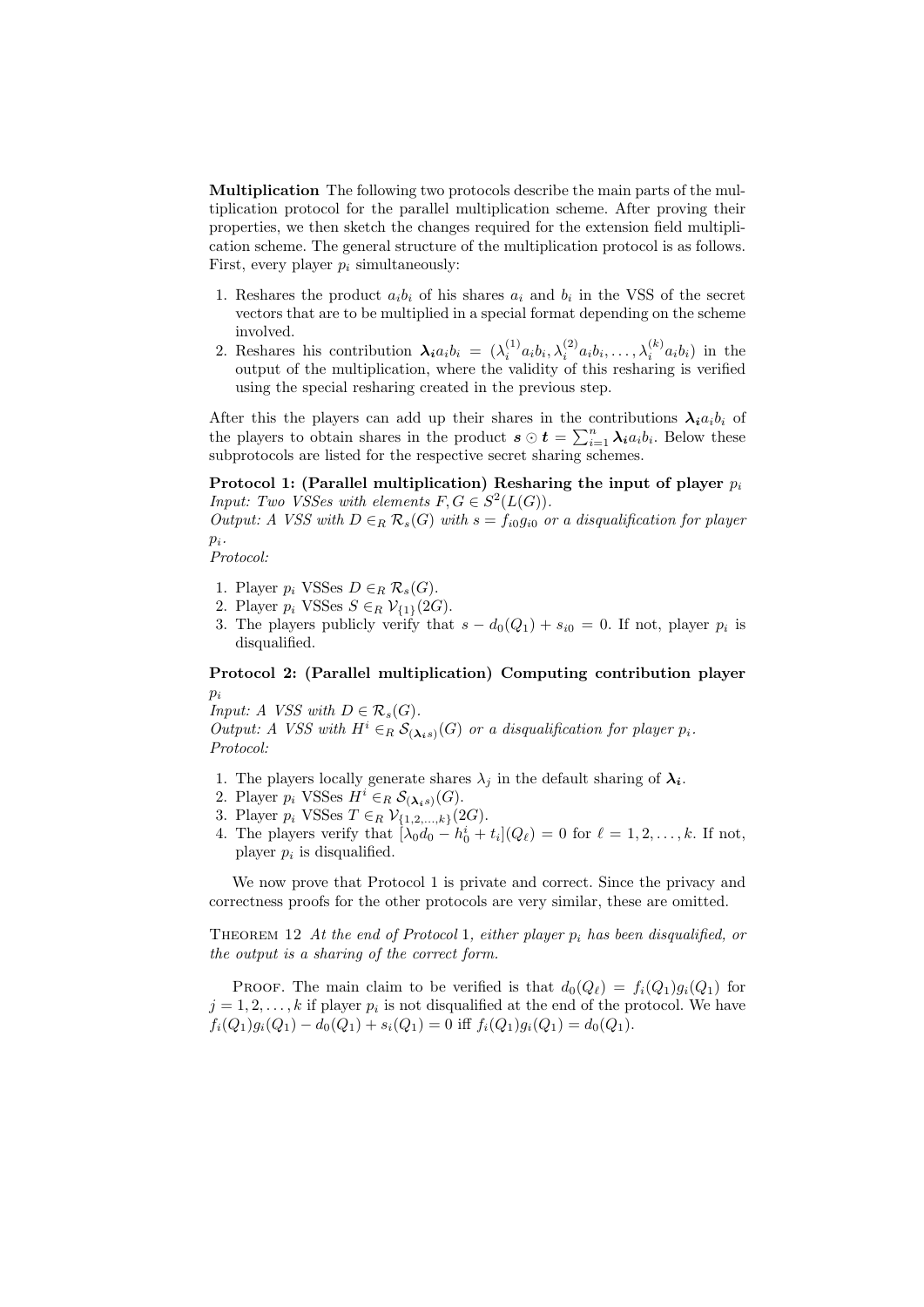Due to the applications of VSS, every player  $p_j$  holds a value  $[f_ig_i-d_0+s_i](P_j)$ in the rational function  $[f_i g_i - d_0 + s_i]$ . The rational function  $[f_i g_i - d_0 + s_i]$ and the evaluations held by the players now define a ramp sharing scheme over  $L(2G)$  and from our assumptions on the number of players, we know that the players can efficiently and correctly reconstruct the value  $[f_ig_i - d_0 + s_i](Q_1)$ from the pooling of their shares. Due to the special VSS structure used for S, the claim now follows.  $\triangle$ 

THEOREM 13 If player  $p_i$  is honest, pooling the shares  $f_{ij}g_{ij} - d_0(P_j) + s_{ij}$  leaks no additional information on  $f_i g_i$  or  $d_0$ .

PROOF. Due to the privacy properties of the secret sharing scheme we can first assume wlog that the shares  $(d_j)_{j\in A}$ ,  $(f_{ij}g_{ij})_{j\in A}$ ,  $(s_{ij})_{j\in A}$  of the adversary in the three sharings are all equal to zero. The adversary knows a priori that  $f_i g_i \in L(2G) \cap W_B(2G), s_i \in V_{\{1\}}(2G) \cap W_B(2G)$  and  $d_0 \in R_s(G) \cap W_B(G)$  for some s he does not know. He also knows that  $f_i g_i - d_0 \in V_{\{1\}}(2G) \cap W_B(2G)$ . We must prove that pooling the shares, and therefore learning the rational function  $h = f_i g_i - d_0 + s_i$ , adds no further information to this knowledge.

To do so we prove that for any  $d \in R_s(G) \cap W_B(G)$ , and  $f, g \in L(G)$  such that  $fg \in L(2G) \cap W_B(2G)$  and  $fg(Q_1) = i(Q_1)$ , there exist  $F, G \in S^2(L(G))$ ,  $I \in \mathcal{R}_s(G) \cap W_B(G)$  and  $S \in \mathcal{V}_{\{1\}}(2G) \cap \mathcal{W}_B(2G)$ , such that  $s_{i0} = 0$ ,  $f_i = f$ ,  $g_i = g, d_0 = d$  and  $f_i g_i - d_0 + s_i = h$ . As a particular case of Theorem 8 we can see that there exist  $F, G \in S^2(L(G))$  and  $D \in \mathcal{R}_s(G) \cap \mathcal{W}_B(G)$  such that  $f_i = f, f_i = g, d_0 = d.$  Finally take  $z = h - f_i g_i + d_0$  which is a rational function in  $V_{\{1\}}(2G) \cap W_B(2G)$ . As a consequence of Theorem 9 we can show that there exists  $S \in \mathcal{V}_{\{1\}}(2G) \cap \mathcal{W}_{B}(2G)$  with  $s_i = z$  and that completes the proof.

 $\triangle$ 

We now briefly describe the adjustments that need to be made to the protocols above in order to obtain equally efficient secure protocols for the extension field multiplication. The most important modification is that whereas in the previously listed protocols every player  $p_i$  VSSes the product s of his local shares using an element in  $\mathcal{R}_s(G)$ , for the extension field multiplication scheme the VSS needs to use an element in  $\mathcal{S}_{(s,0,...,0)}$ . The reason for this is that in the second protocol this allows multiplication with the public sharing for  $\lambda_i$  in order to locally create a VSS of  $\lambda_i s$  in  $L(2G)$ , similar to what is done in Protocol 2. The second change, which is also required due to the differing structures of the two schemes, is that in the second scheme the coefficients of the secret vector are accessed via the projection maps  $\pi_1, \pi_2, \ldots, \pi_k$ , which requires small adjustments in the final verification steps of the two protocols.

**Share construction** Every player  $p_i$  locally sums his rational function shares  $H_j^i$ , resulting in a rational function share  $H_j = \sum_{i=1}^n H_j^i$  in the product  $s \odot t$ .